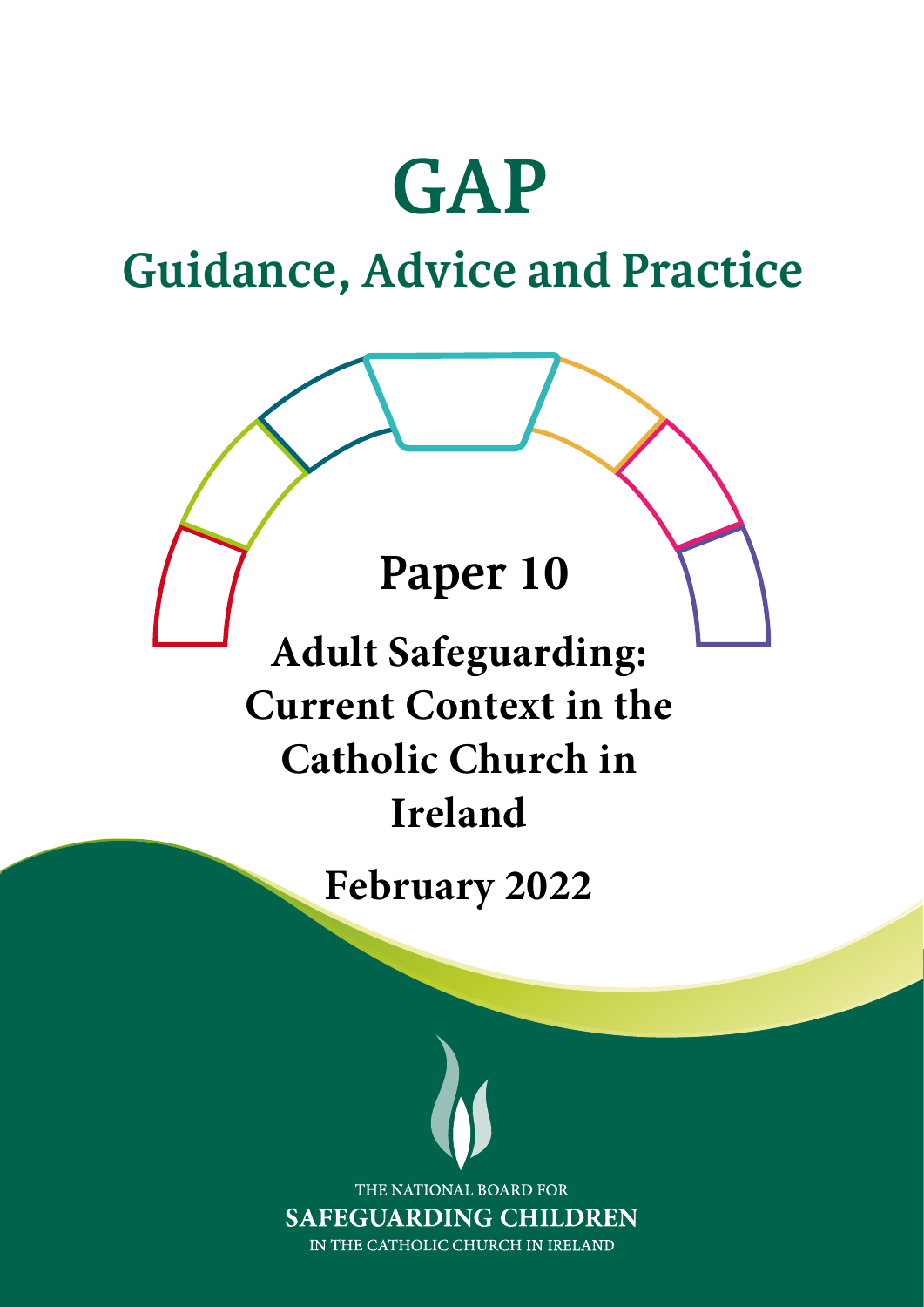

### **Copyright**

© The National Board for Safeguarding Children in the Catholic Church in Ireland, 2022.

The material in this publication is protected by copyright law. Except as may be permitted by law, no part of the material may be reproduced (including by storage in a retrieval system) or transmitted in any form or by any means, adapted, rented or lent without the written permission of the copyright owners.

> To seek permission for use or for more information contact [admin@safeguarding.ie.](mailto:admin@safeguarding.ie)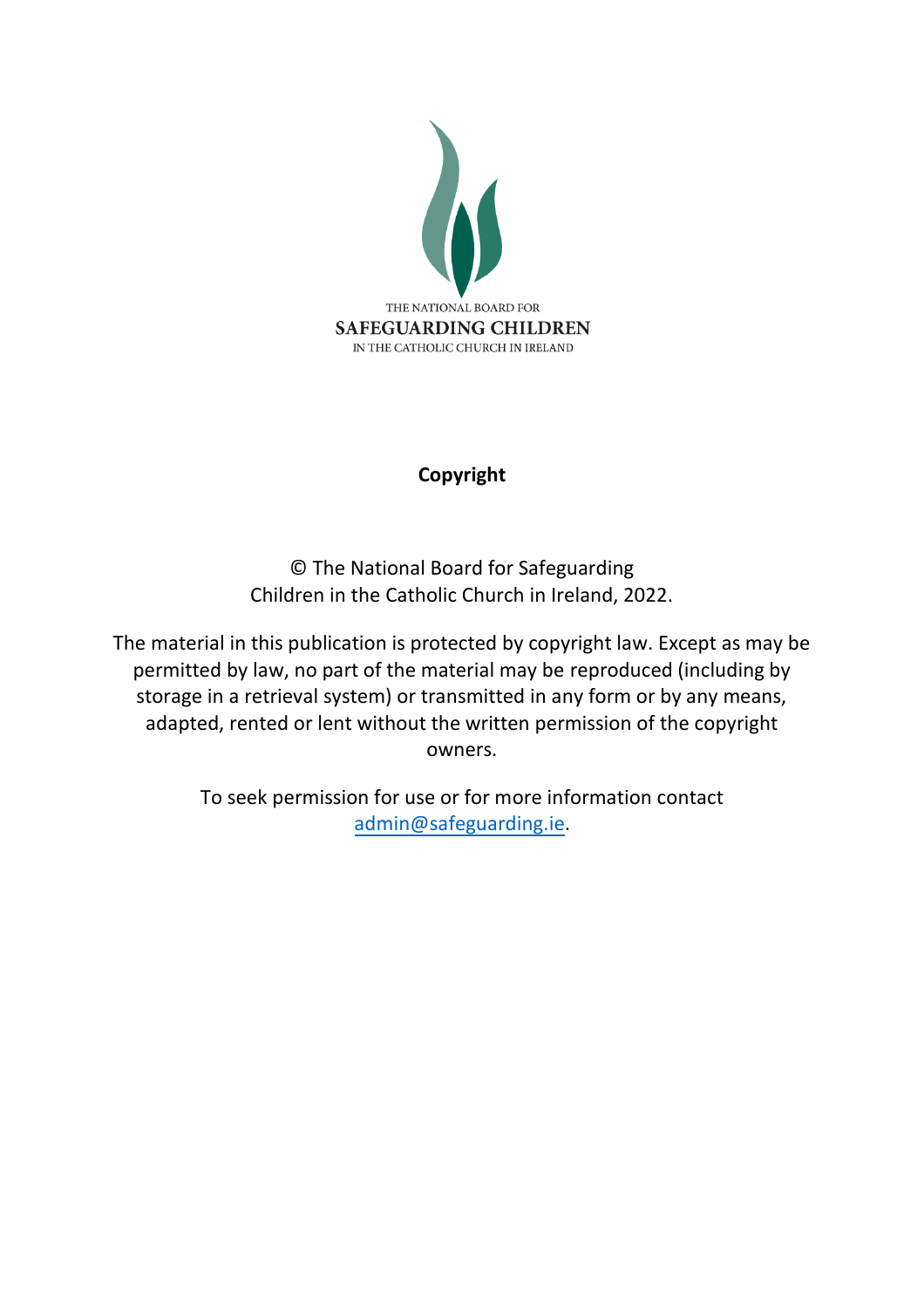## About the GAP Papers



The National Board for Safeguarding Children in the Catholic Church in Ireland (National Board) was established to provide advice, services and assistance in furtherance of the development of the safeguarding of children within the Roman Catholic Church on the island of Ireland. The National Board also monitors compliance with legislation, policy and best practice and reports on these activities annually, as comprehensively set out in the Memorandum of Association of the Company, Coimirce.

Article 4 (iii) of the Memorandum and Articles of Association of the Company requires the National Board to: "report and provide, upon request from the Constituents or any Constituent, support, advisory and training services to such Constituents or Constituent on policies and practices relating to safeguarding of children."

The National Board already provides comprehensive Guidance to support the implementation of *Safeguarding Children, Policy and Standards for the Catholic Church* in Ireland 2016. These series of Guidance, Advice and Practice (GAP) papers further complements the detailed Guidance on topics of current interest to constituents.

The bridge logo above encapsulates the aim of these GAP papers, each brick represents one of the seven safeguarding standards; the keystone signifies the importance of quality assuring compliance with the standards, which is the responsibility of the Church authority. A major part of quality assurance is becoming aware of new challenges or gaps to safeguarding as they emerge. This series of papers aims to provide the reader with information on guidance, advice and practice, which will assist in developing best practice in safeguarding children, identifying where there are risks and how to minimise these risks. To do this, these papers draw on the experiences of the National Board, research and information already available to the reader from other sources.

The GAP papers are not intended to be read as definitive positions on the chosen topic. The National Board does not claim to have inserted all available research and knowledge; nor do we claim to be masters of best practice offering indisputable views. Each of these papers will focus on a particular gap in terms of safeguarding children, and each paper will provide guidance advice and practice to help overcome these gaps, building the reader's knowledge on the subject and in informing practice, which will be underpinned by the seven safeguarding standards.

Effectively using **G**uidance, **A**dvice and **P**ractice to bridge the **GAP**.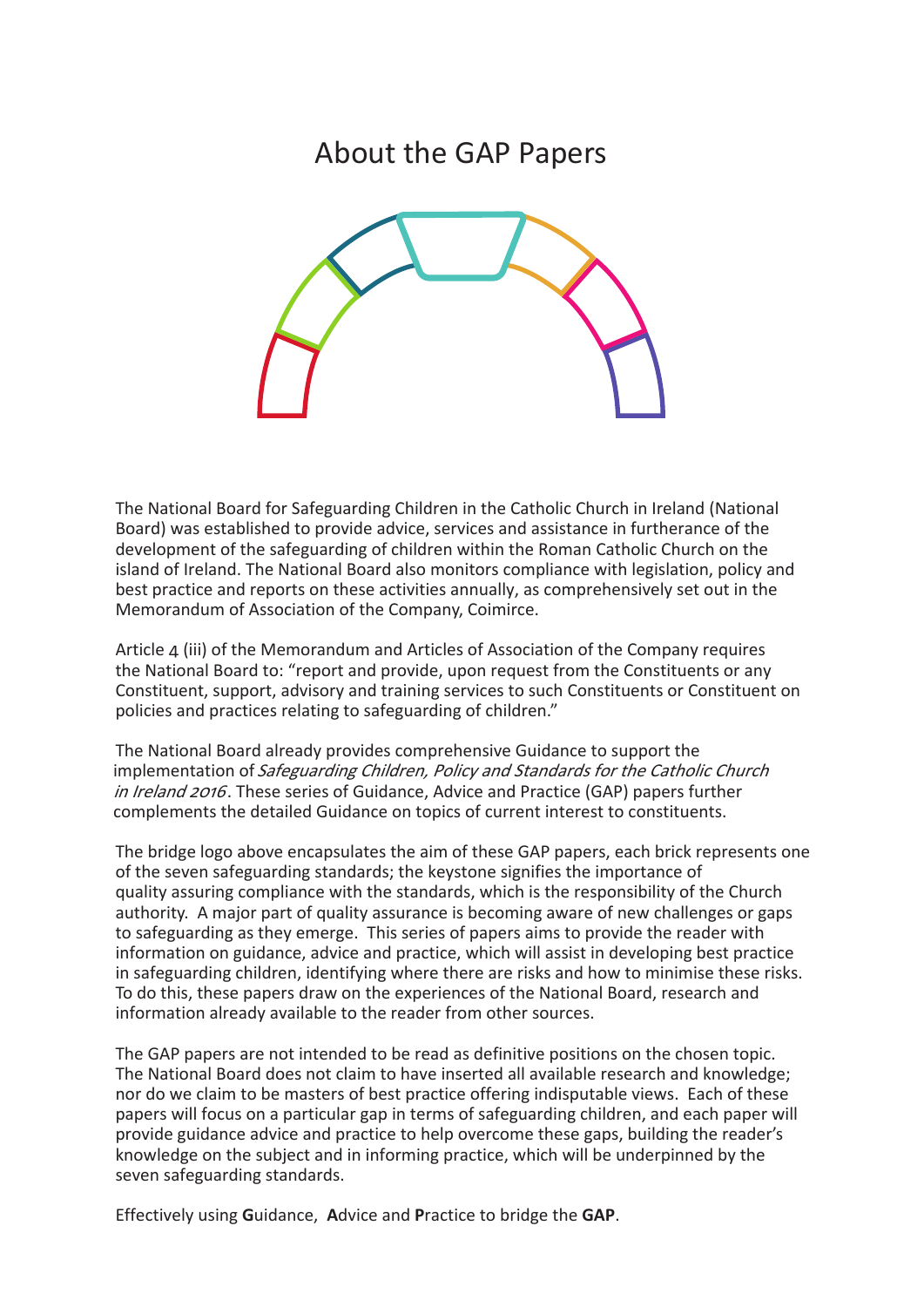### **Contents**

| 1. Introduction: What do we mean by a vulnerable adult; and where does ministry         |  |
|-----------------------------------------------------------------------------------------|--|
|                                                                                         |  |
|                                                                                         |  |
|                                                                                         |  |
|                                                                                         |  |
|                                                                                         |  |
|                                                                                         |  |
| 3. Current Context of Vulnerable Adults Policies and Practice in the Catholic Church in |  |
|                                                                                         |  |
|                                                                                         |  |
|                                                                                         |  |
|                                                                                         |  |
|                                                                                         |  |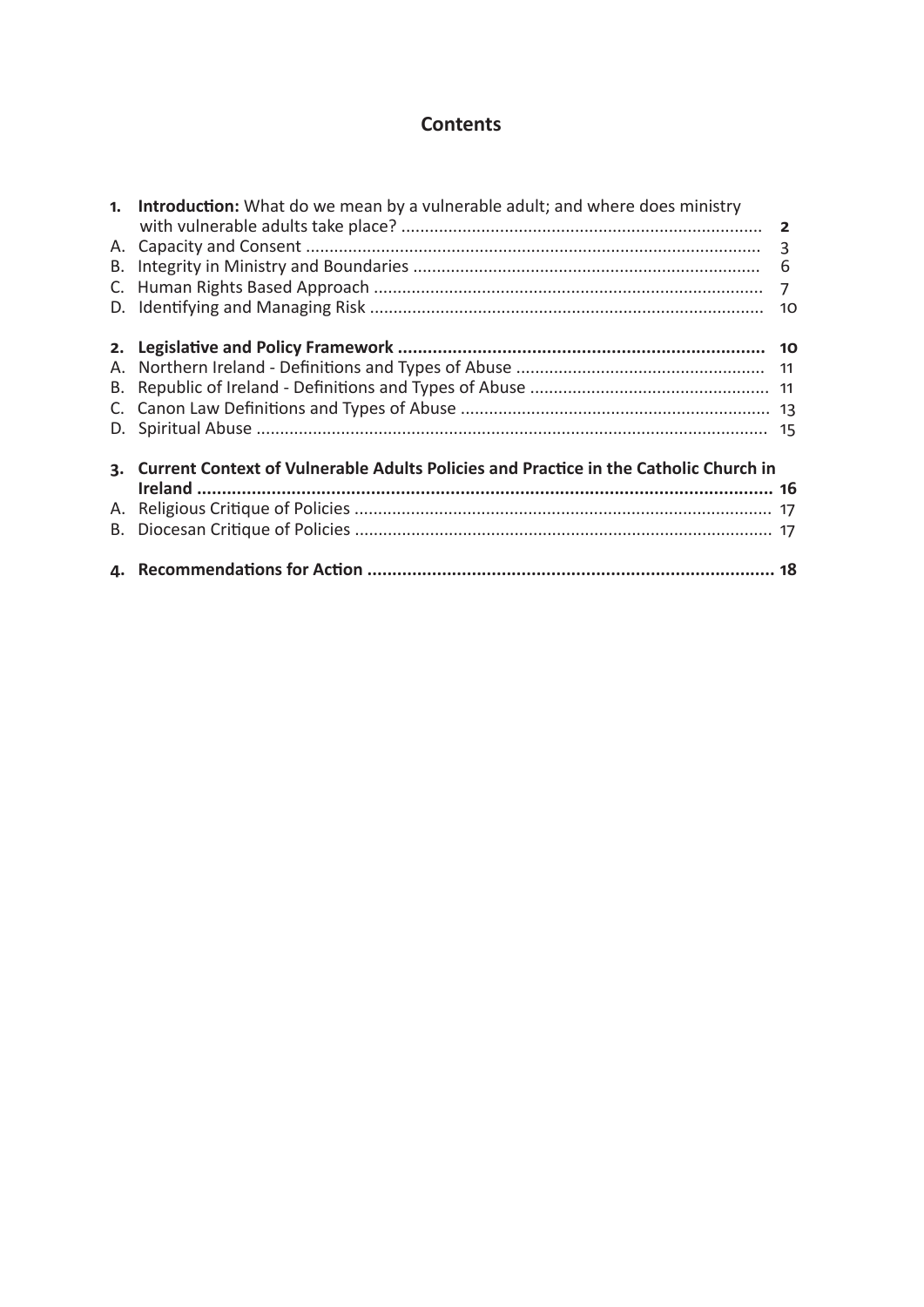#### **1. Introduction: What do we mean by a Vulnerable Adult; and where does Ministry with Vulnerable Adults take place?**

In March 2019 Pope Francis outlined the following:

'The protection of minors and vulnerable persons is an integral part of the Gospel message that the church and all its members are called to proclaim throughout the world…We all have the duty to welcome openheartedly minors and vulnerable persons and to create a safe environment for them, with their interests as a priority. This requires a continuous and profound conversion, in which personal holiness and moral commitment come together to promote the credibility of the Gospel proclamation and to renew the educational mission of the Church.'<sup>1</sup>

The theologian Krish Kandiah notes that:

'Woven throughout Christian Scripture the Holy Trinity commends to God's people a trinity of God's special concern: widows, orphans and strangers. There are more direct and indirect references to helping these vulnerable groups than there are to tithing, communion and baptism. In fact, there are over 2,000 references to matters of justice and injustice in the Bible; of which the principles of safeguarding are included. Care for those in distress is included in the Mosaic law in the Old Testament (Exodus 22:21-22), and in the New Testament becomes the definition of authentic religion (James 1.27). Genuine fasting involves sharing food with the hungry and acceptable worship has to include providing shelter for the wanderer (Isaiah 58).

Even more starkly, in Jesus' parable of the sheep and goats, hospitality towards the vulnerable is the signifier of being saved (Matthew 25:31-46).'<sup>2</sup>

Set against this theological backdrop and the lived experience of the survivors of abuse, *Vos Estis Lux Mundi* (VELM) at Article 2 places an obligation on each episcopal conference to have by 2020 a 'stable and easily accessible systems for submission of reports…' of the delicts referred to in VELM, including those against vulnerable persons.

In September 2021, the Irish Bishops' Conference and AMRI (Associations of Missionary and Religious Leaders in Ireland) asked the National Board to develop a template policy for safeguarding vulnerable adults, with recommendations for further action. This paper provides background information upon which such a template policy will be drafted, and sets out the current context of safeguarding vulnerable adults, as well as key areas that the Church should consider in terms of developing this work further.

VELM defines a vulnerable person as

'any person in a state of infirmity, physical or mental deficiency, or deprivation of personal liberty which, in fact, even occasionally, limits their ability to understand or to want or otherwise resist the offence'.3

While this definition of vulnerability is relatively new, the Catholic Church in Ireland, and globally has a rich tradition based on Gospel values of caring for those who are vulnerable - a concept that is linked to the idea of justice. This is made clear in the Gospel of Matthew when Jesus states, 'As you did it to one of these, the least of my brethren, you did it to me' (Mt 25:40).

<sup>1</sup> Pope Francis (2019) Apostolic Letter issued *Motu Proprio* by the Supreme Pontiff Francis on the Protection of Minors and Vulnerable Persons. Available at https://www.vatican.va/content/francesco/en/motu\_proprio/documents/papa-francesco-motu-proprio-20190326\_latutela-deiminori.html (Accessed 22nd November 2021).

<sup>2</sup> Thirty One Eight (2020) On behalf of the Voiceless. Available at https://thirtyoneeight.org/media/2674/theology-of-safeguarding.pdf (Accessed 22nd November 2021).

<sup>3</sup> Pope Francis (2019) *Vos estis lux mundi*. Vatican City: Libreria Editrice Vaticana, Article 2 (b).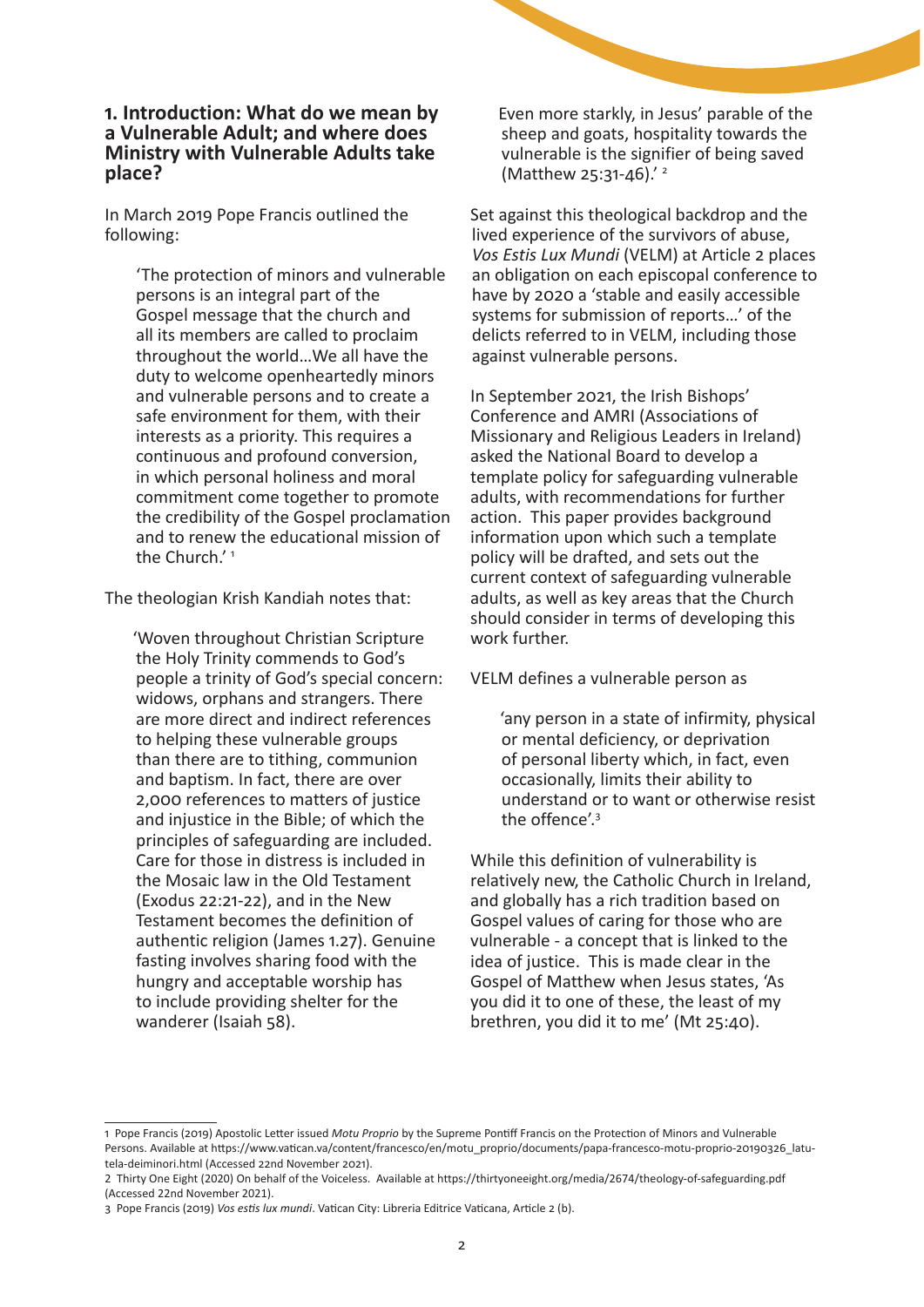John in his first letter sets out the requirement to help the vulnerable very clearly when he asks: 'how does God's love abide in anyone who has the world's good and sees one in need and refuses to help?' (1 John 3:17-18).

When we consider the Church today, ministry with vulnerable adults happens all of the time. We immediately think of the sacrament of the sick; the important ministry of bringing the Eucharist to the housebound; or pilgrimages to shrines both nationally and internationally with adults who are vulnerable. Other ministries include running hospices and care homes; caring for older members of religious communities; running soup kitchens and hostels; providing important ministries to people who cannot leave their homes; running mental health and outreach services to vulnerable people; or receiving prayer requests from those experiencing mental or physical abuse at home.

Across all of these ministries, the Church provides a vital public and holy service, and yet each comes with specific risks which need to be thought through and managed. It Is essential that there is clarity on how this ministry is governed; and it is critical that this ministry is delivered with integrity and dignity.

When we use the term safeguarding, we mean creating safe spaces for people who are engaged in ministry. In relation to children, the rules are clear. In relation to adults - and in particular adults who may be 'vulnerable' the requirements are not as clear. Legislation in the Republic of Ireland is not as developed as in Northern Ireland, where statute has been in place since 2015. The Catholic Church requires that procedures should be in place for the care of vulnerable people following VELM, but the Catholic Church in Ireland does not have a One-Church approach to this, with many dioceses and Religious Orders developing their own policy and procedures.

**CONTRACTOR** 

This paper sets out what they key Issues are that need to be considered when providing safe ministry to people who are vulnerable, namely,

- capacity and consent;
- integrity in ministry; and
- human rights.

It then addresses the challenges around managing risk.

#### **A: Capacity and Consent**

Understanding of capacity and consent is significantly different from what pertains in safeguarding children (particularly in relation to reporting allegations) were the law sets out very clearly the necessity of reporting even without the child's consent. Consideration of this aspect of safeguarding vulnerable adults will be split into two parts; the first deals with capacity and consent to ministry, and the second relates to allegations of abuse.

Seeking consent for ministry In engaging with children's ministry the starting point must always be that consent should be given by them and their parents to take part. This same principle also applies to adults who are vulnerable; they must give their consent to take part in ministry. At times this consent is implicit, for example, by a person attending Mass, or when a request is made for a Eucharistic minister to visit the housebound. In other situations, consent may need to be explicit, for example, when engaging in a pilgrimage. In these situations, consideration should be given to whether written consent (particularly if the vulnerable adult lacks capacity) is sought, as well as to working with the vulnerable person and relevant others to ensure that all the necessary risks are assessed and managed. The important thing to understand about consent is that the vulnerable person's wishes and views must be sought where possible, and at all times they must be kept informed and supported to help them give consent.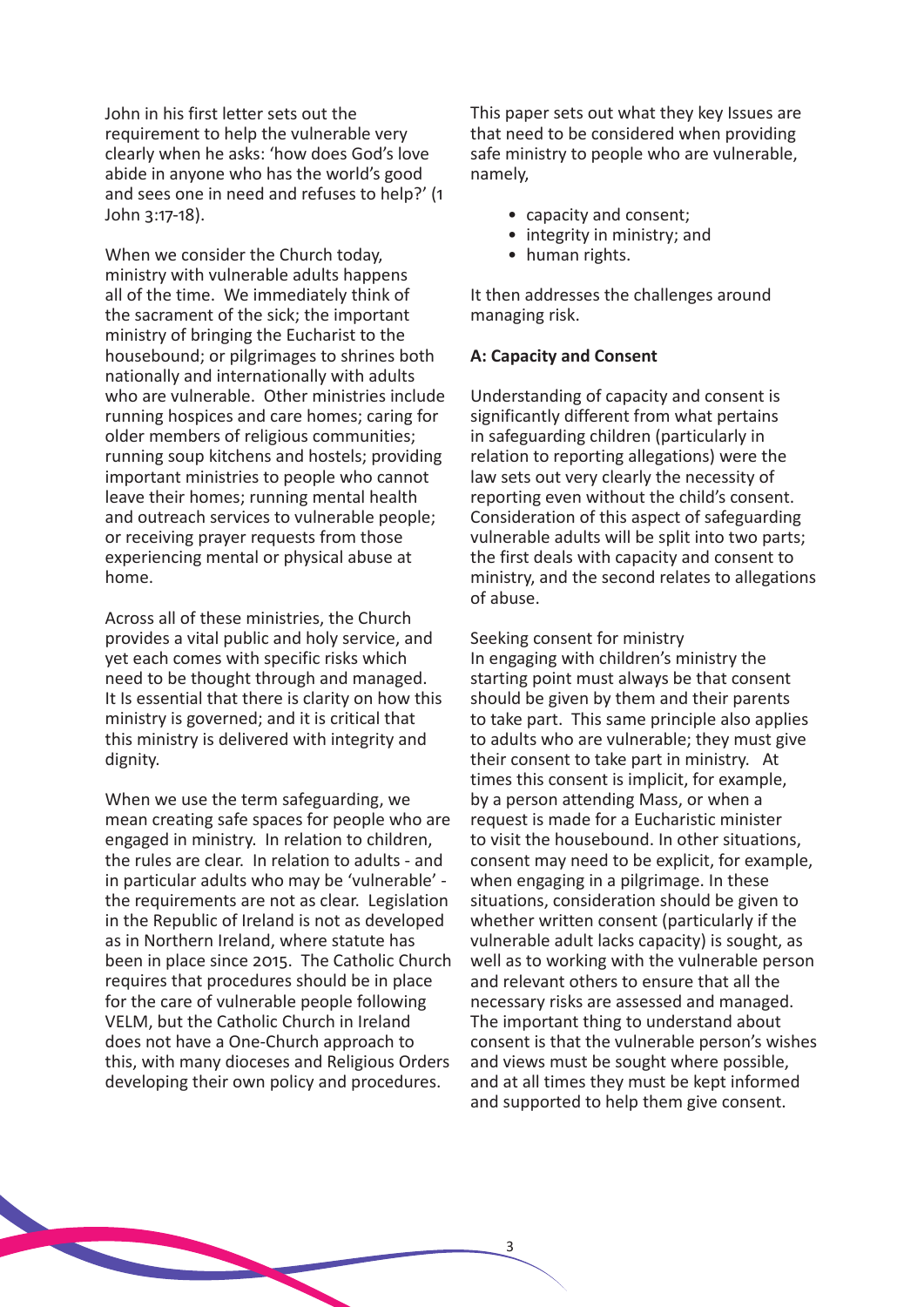#### Responding to Allegations

In a similar way to seeking consent for ministry, the basic principle for those who have disclosed an allegation, or concern about abuse, is that their consent must be sought before taking any further action, in line with the legislative and regulatory frameworks in the relevant jurisdiction.

#### Mental Capacity- Northern Ireland

If an adult at risk makes an allegation of abuse and does not want a referral made to the HSC Trust or PSNI, the Adult Safeguarding Champion or appropriate person must consider the following:

- Do they have capacity to make this decision?
- Have they been given full and accurate information in a way which they understand?
	- Are they experiencing undue influence or coercion?
	- Is the person allegedly causing harm a member of staff, a volunteer or someone who only has contact with the adult at risk because they both use the service?
	- Is anyone else at risk from the person allegedly causing harm?
	- Is a crime suspected or alleged?

The Mental Capacity Act (Northern Ireland) 20164 and its accompanying guidance provides Northern Ireland with a detailed framework for dealing with mental capacity issues for people aged 16 and over. It includes:

- Core principles relating to 'mental capacity' and 'best interests'.
- Guidance on establishing when a person lacks capacity in relation to a matter, and who will be able to do this in different situations.
- Guidance on 'supported decision making', and on determining a person's 'best interests' where they are found to lack capacity.

• Additional safeguards for certain decisions and interventions, for example second opinions and involvement of Independent Mental Capacity Advocates.

Until the Act is implemented in full, organisations and groups in Northern Ireland need to consider the concepts of mental capacity and best interests, and their impact on practice.

Anyone aged 16 and over has a right to make decisions about their own lives. However, there may be a need to establish whether an adult may lack capacity in relation to a particular decision, act or intervention.

The Mental Capacity Act (NI) will provide a two stage test for determining whether a person lacks capacity in relation to a matter. It will also establish clearly that determinations of capacity need to be 'decision specific' and 'time specific'.

Some determinations of capacity will be able to be made by family carers, support staff etc., but some bigger decisions will require a formal capacity assessment by a trained professional.5

Mental Capacity- Republic of Ireland

The law relating to mental capacity focuses on maximising a person's potential capacity. The Assisted Decision-Making (Capacity) Act 2015 provides a new statutory framework for assisting those who lack capacity to have as great an input as possible into their care and treatment.

The Act is not yet fully commenced, but it makes provisions for assisted decision-making in cases where a person lacks capacity; in particular through the creation of a Decision Support Service, which is expected to commence operations in 2022. This agency will eventually provide codes of practice to assist those in caring roles in understanding their obligations under the Act.

<sup>4</sup> https://www.legislation.gov.uk/nia/2016/18/contents/enacted

<sup>5</sup> Based on advice from Health and Social Care Board 2016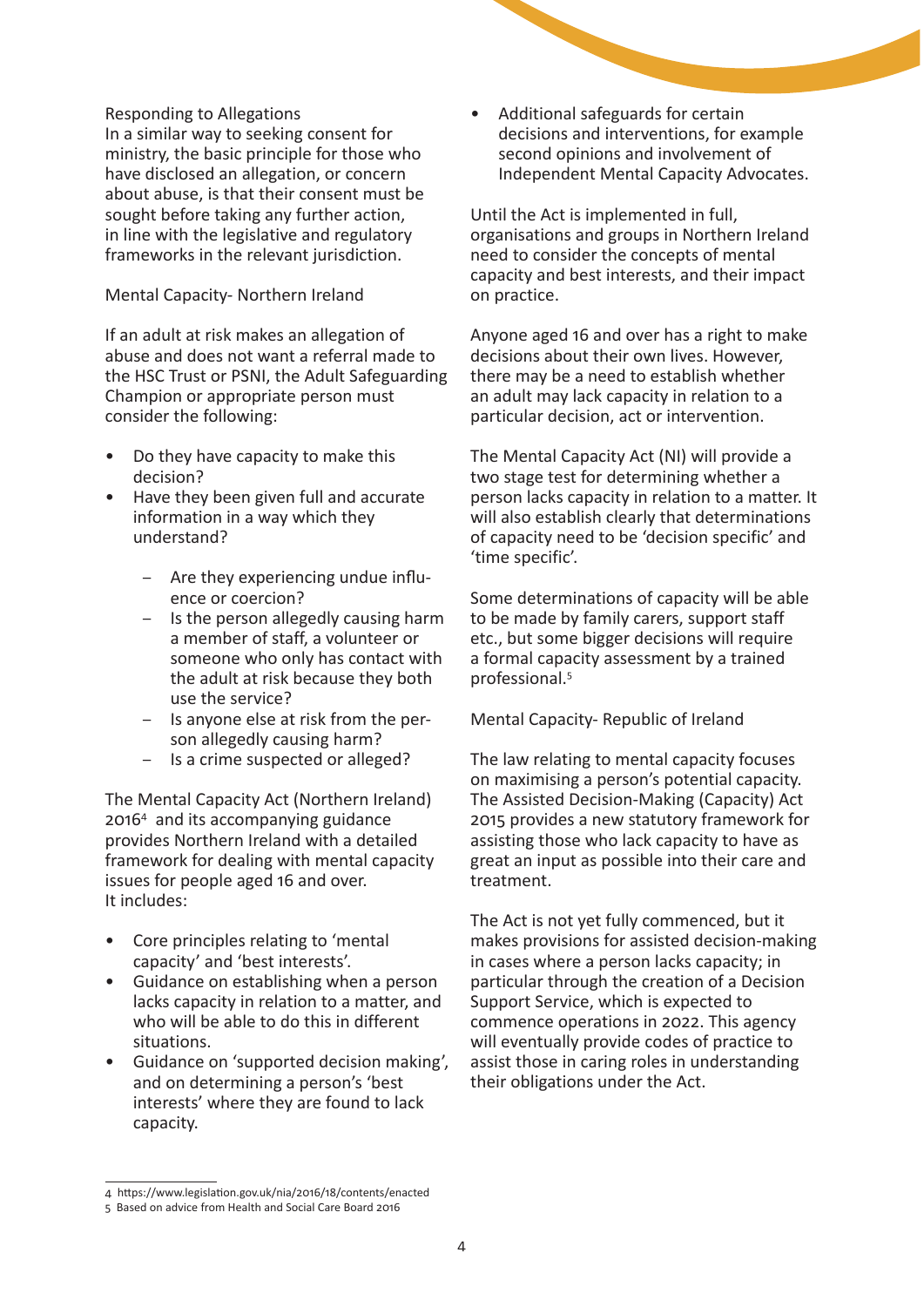The Act formalises in law a four-stage test for the determination of mental capacity. It states that a person will lack the capacity to make a decision if they are unable to:

- **• understand** all of the information relevant to the decision;
- **• retain** the information for long enough to consider it;
- **• use** or weigh up that information in their decision-making process;
- **• communicate** their decision (by any means, including assistive technology, etc.).

People who have capacity can make decisions that appear unwise to those caring for them, but the law is clear that while a decision may be irrational in appearance, it must still be respected.

The Act is clear that a lack of capacity in one area of a person's life does not automatically mean lack of capacity in another.

In general terms, if someone lacks capacity then according to the Act that person must always be treated in accordance with their 'will and preferences'. This is a slight difference in emphasis to previous case law, which required doctors and those in caring roles to act in the patient's best interests although in practice these are likely to be closely aligned; and the current Medical Council guidance still uses this term.

The Act has not been formally commenced; and the current HSE policy on consent holds that the consent is only valid if:

- 1. He/she has the capacity to consent, i.e., he/she can understand and weigh up the information needed to make the decision.
- 2. Sufficient information has been given to him/her, in an appropriate way, on which to base the decision.
- 3. Consent has been given on a voluntary basis that is free from coercion or negative influence.

If any of these three factors is absent, consent cannot be considered to be valid.

It is a basic rule at common law that consent must be obtained for medical examination, investigation, treatment, or service. This is well-established in Irish case law and in codes of ethics and practice. The requirement for consent is also recognised in international and European human rights law, and under the Irish Constitution.

In summary then, the approach in both jurisdiction is as follows:

#### Northern Ireland

- If the allegation relates to an arrestable offence, it can be passed on without consent under the 1967 Act. However, even in these circumstances the vulnerable person who has capacity should give their consent. If they are unwilling to do so it should be explained to them that under the law, the allegation needs to be passed on.
- If the allegation does not relate to an arrestable offence the "Adult at risk" team in Social Services should be consulted as to the best course of action.

#### Republic of Ireland

- No one can give or withhold consent on behalf of another adult who lacks capacity to make a specific decision at the time. In certain situations, consent or the refusal of consent can be overridden. This is generally done when it is in the interests of the public to do so, for example, the disclosure of information to prevent a crime or a risk to health or life.
- If there are doubts or concerns about whether the consent of a vulnerable person is valid, or whether he/she has the capacity to consent, they should bring this to the attention of the person responsible for adult safeguarding in the Church body, who in turn should consult with the HSE.
- Vulnerable persons are protected against criminal acts in the same way as any other person. Where there is reasonable suspicion that a criminal offence may have occurred, it is the responsibility of An Garda Síochána to investigate and make decisions about what action should be taken. An Garda Síochána should always be consulted about criminal matters.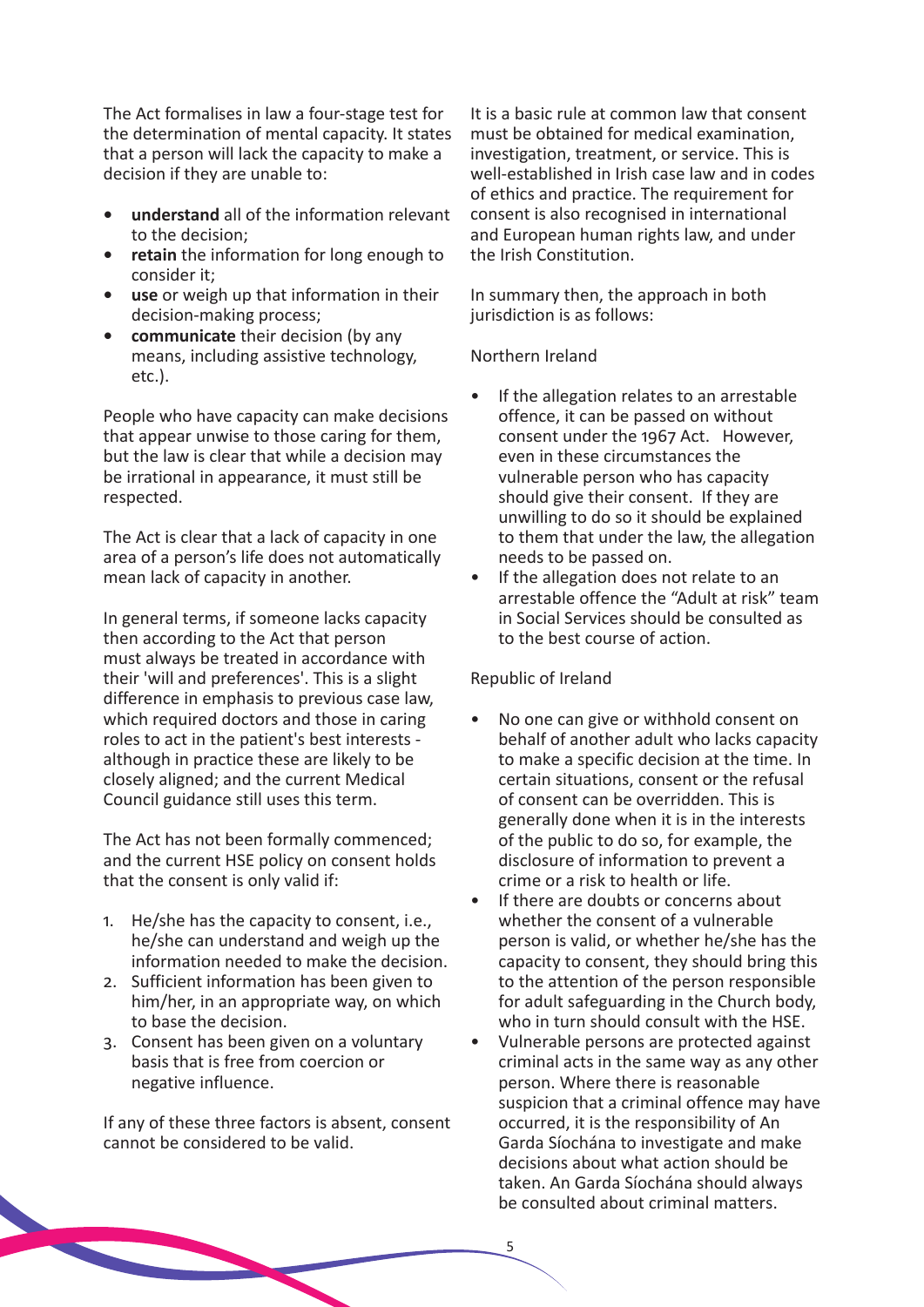• The vulnerable person should be assured that his/her wishes concerning a complaint will only be overridden if it is considered essential for his/her own safety or the safety of others, or arising from responsibilities under the law.

#### **B: Integrity in Ministry and Boundaries**

Assuming that a person has consented to ministry, we need to ensure that it is delivered in a way that respects the dignity of the person.

In 2001 the Conference of Religious of Ireland (CORI) produced a consultation document regarding standards in pastoral ministry. The document drew on a number of principles for safe and effective pastoral ministry. While a centralised one Church approach to ministry with integrity is not in existence, various Church bodies have produced codes of conduct, and guidance on boundaries. For example, the Society of African Missions has highlighted that there are seven basic principles involved in ministry with integrity, which are:

- **1. 'Prayer:** As a vocation, the missionary apostolate is rooted in faith, at the heart of which is the experience of the Triune God, that is based on baptism and ceaselessly nourished by the sacraments, prayer, meditation and spiritual direction.
- **2. Professionalism:** The missionary apostolate professes the values and standards of Jesus the Christ and seeks to bear witness to them at every moment. This involves maintaining the highest standards recognised by all caring professions, including respect for everyone, treating every person with courtesy and sensitivity, and seeking to avoid all forms of discrimination, bullying and harassment.
- **3. Responsibility & Dialogue:** The missionary apostolate confers a certain power and brings one into relationship with large numbers of people, many of whom are vulnerable for one reason or another. Hence, it is vital to recognise where those vulnerabilities lie and use the power we possess not to impose our own agenda but in the interests of those we serve. Dialogue and sensitive listening must be central to all pastoral relationships.
- **4. Recognition of Boundaries & Selfknowledge:** The missionary apostolate brings the missionary into close relationships with others. This can give rise to intense emotional feelings and lead to the transgression of boundaries if we are not careful.<sup>6</sup> Hence there is a basic need for self-knowledge on the part of the missionary, involving recognition of emotional needs, desires, fears, dependencies, and vulnerabilities.
- **5. Social Analysis:** This is necessary because in every pastoral situation, it is important to identify the different groups with whom we are involved and the relationships between them; the values at stake; potentially troublesome areas; and situations where communication can easily break down, where conflicts of interest may arise, and where harassment or bullying tend to occur.
- **6. Supervision, Support & Team Work:** The missionary apostolate cannot be undertaken successfully on one's own. Teamwork, collaboration, communication, are essential. Critical evaluation subsequently is vital to learn from one's pastoral experience as a missionary.

<sup>6</sup> Appendix A offers a number of specific guidelines on these boundaries for those engaged in pastoral ministry.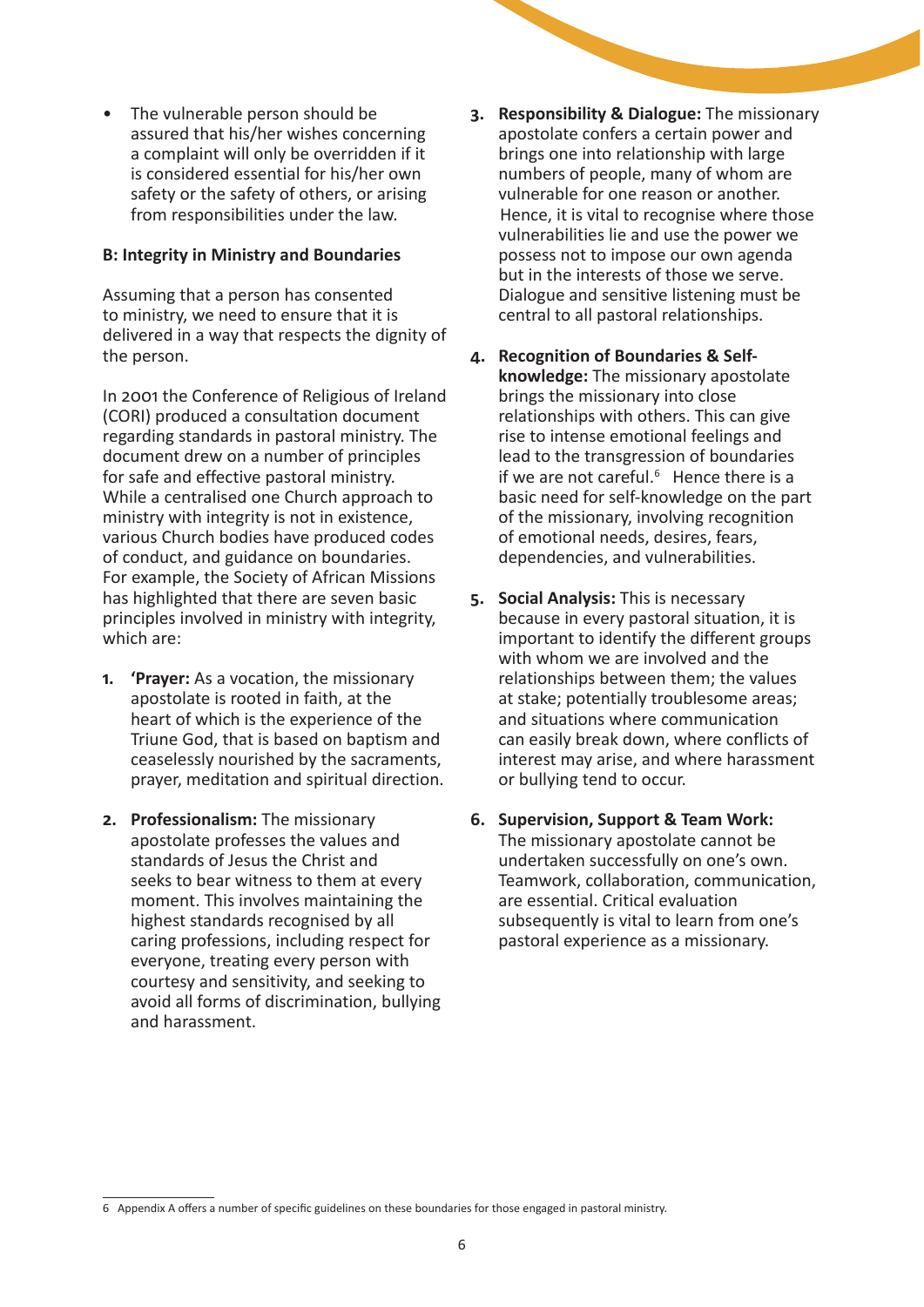**7. Self-Discipline:** This quality is important for people in all walks of life. But for those engaged in apostolic ministry it is even a greater priority. Self-care first of all is necessary as the missionary/pastoral scene is a busy and demanding one. To make good decisions, to encourage personal care and growth and to enable other people to cultivate self-care, selfdiscipline is important at all times. Burn out is common today; and self-discipline guards against this. Personal or group support is essential for those engaged in the missionary apostolate and this can address the questions arising around selfdiscipline quickly and effectively.' 7

Understanding power and the power dynamic involved in working with people, as well as having self-awareness, can assist with developing healthy boundaries and ministering with integrity and dignity. The power differential and abuse of power involved in ministry has been commented on in various statutory reports on the abuse crisis in the Catholic Church in Ireland; and more recently, in relation to the crisis in the Catholic Church in France<sup>8</sup>.

Consideration of both capacity and consent, and integrity in ministry suggest a need to focus on the person behind the ministry rather than on the precise definition. In doing so, it is important to develop preventative strategies through good practice in ministering with integrity and boundaries, and also through having an awareness of the rights of the person.

#### **C: Human Rights based approach**

The importance of seeing the person as a rights holder first is a clear duty set out by Pope John XXIII in Pacem in Terris in which he states that:

Any well-regulated and productive association of men in society demands the acceptance of one fundamental principle: that each individual man is truly a person. His is a nature, that is, endowed with intelligence and free will. As such he has rights and duties, which together flow as a direct consequence from his nature. These rights and duties are universal and inviolable, and therefore altogether inalienable. 9

The approach of upholding the human rights of the person, when done correctly, combines the elements of capacity and consent, along with integrity in ministry.

In examining the current legislative landscape in the Republic of Ireland in relation to vulnerable adults, Sarah Donnelly and Marita O'Brien highlighted that 'consideration should be given to the inclusion of guiding principles based on a human rights framework to ensure consistency with new legislation commenced, proposed and to be ratified…'10

The principles of human rights in Ireland are contained within a number of key pieces of legislation in both jurisdictions. These include:

Republic of Ireland

- The Irish Constitution, 1937.
- The European Convention on Human Rights Act, 2003.
- The Charter of Fundamental Rights of the European Union, 2000.
- The Equal Status Act 2000-2015
- The Irish Human Rights and Equality Commission Act, 2014.

8 For more information, see: NBSCCCI (2021) Summary of the report independent commission on sexual abuse in the Catholic Church in France. Available at https://www.safeguarding.ie/images/Pdfs/Briefing\_papers/Briefing%20Paper%203.pdf. (Accessed 31 January 2022). 9 https://www.vatican.va/content/john-xxiii/en/encyclicals/documents/hf\_j-xxiii\_enc\_11041963\_pacem.html

<sup>7</sup> Society of African Missions (2021) Integrity in Ministry: A code of ethical standards for members and lay co-workers of SMA Ireland. Dublin: SMA Ireland.

<sup>10</sup> Donnelly, S. & O'Brien, M. (2018) Speaking Up About Adult Harm: Options for Policy and Practice in the Irish Context. Dublin: University College Dublin, p.4.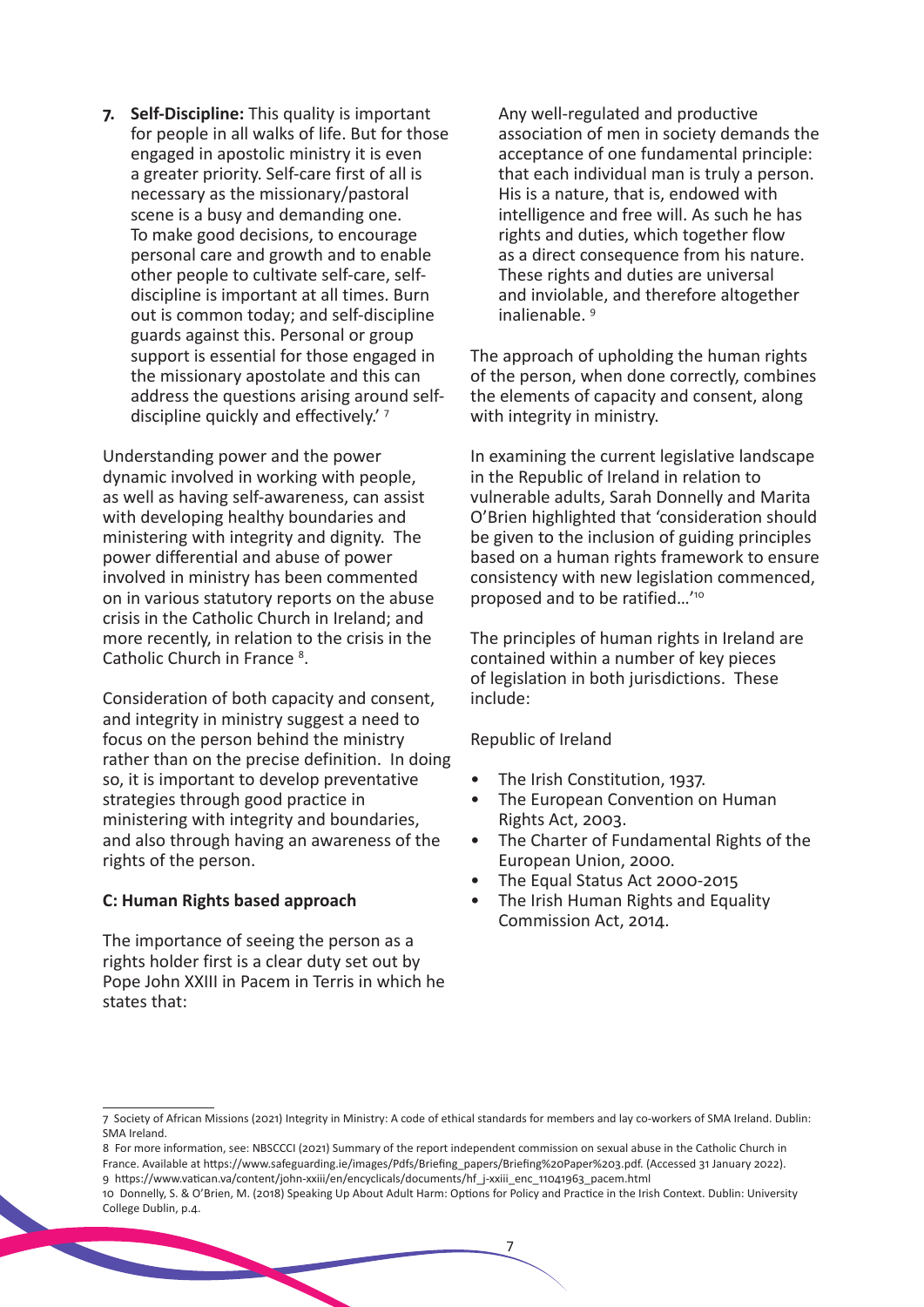#### Northern Ireland

- The Disability Discrimination Act, 1995
- The Northern Ireland Act, 1998
- The Human Rights Act, 1998

Internationally, both Ireland and Northern Ireland (as part of the United Kingdom) are signatories to two important human rights conventions relevant to adult safeguarding. These are the European Convention on Human Rights (ECHR) and the United Nations Convention on the Rights of Persons with Disabilities (UNCRPD). While all of the articles in these conventions are interlinked and interdependent, a number of key articles are important to consider in relation to adult safeguarding:

- Right to life Article 2 ECHR, and Article 10 UNCRPD.
- Prohibition of and free from torture or inhuman or degrading treatment - Article 3 ECHR, and Articles 15 and 16 UNCRPD.
- Right to liberty and security Article 5 ECHR, and Article 14 UNCRPD.
- Right to a fair trial and access to justice Article 6 ECHR, and Article 13 UNCRPD
- Right to respect for private and family life - Article 8 ECHR, and Articles 19, 22 and 23 UNCRPD.
- Right to freedom of thought, conscience, religion, expression and opinion - Articles 9 and 10 ECHR, and Articles 3 and 21 UNCRPD.
- Prohibition of discrimination Article 14 ECHR, and Articles 3, 5, 17 and 25 UNCRPD
- Protection of property Article 1 protocol 1 ECHR, and Article 12 UNCRPD.

While each of these documents have important articles which must be considered. It is perhaps more useful to look at them as providing a set of overarching principles - as suggested by Donnelly and O'Brien $11$  in the quote above.

Safeguarding Ireland and the Health Information and Quality Authority (HIQA) use a diagram to illustrate the internationally recognised FREDA framework of five principles through which human rights can be considered.<sup>12</sup>



<sup>11</sup> Donnelly, S. & O'Brien, M. (2018) Speaking Up About Adult Harm: Options for Policy and Practice in the Irish Context. Dublin: University College Dublin, p.4.

<sup>12</sup> Safeguarding Ireland and HQIA (2019) Guidance on a Human Rights- based Approach in Health and Social Care Services. Dublin: HQIA p.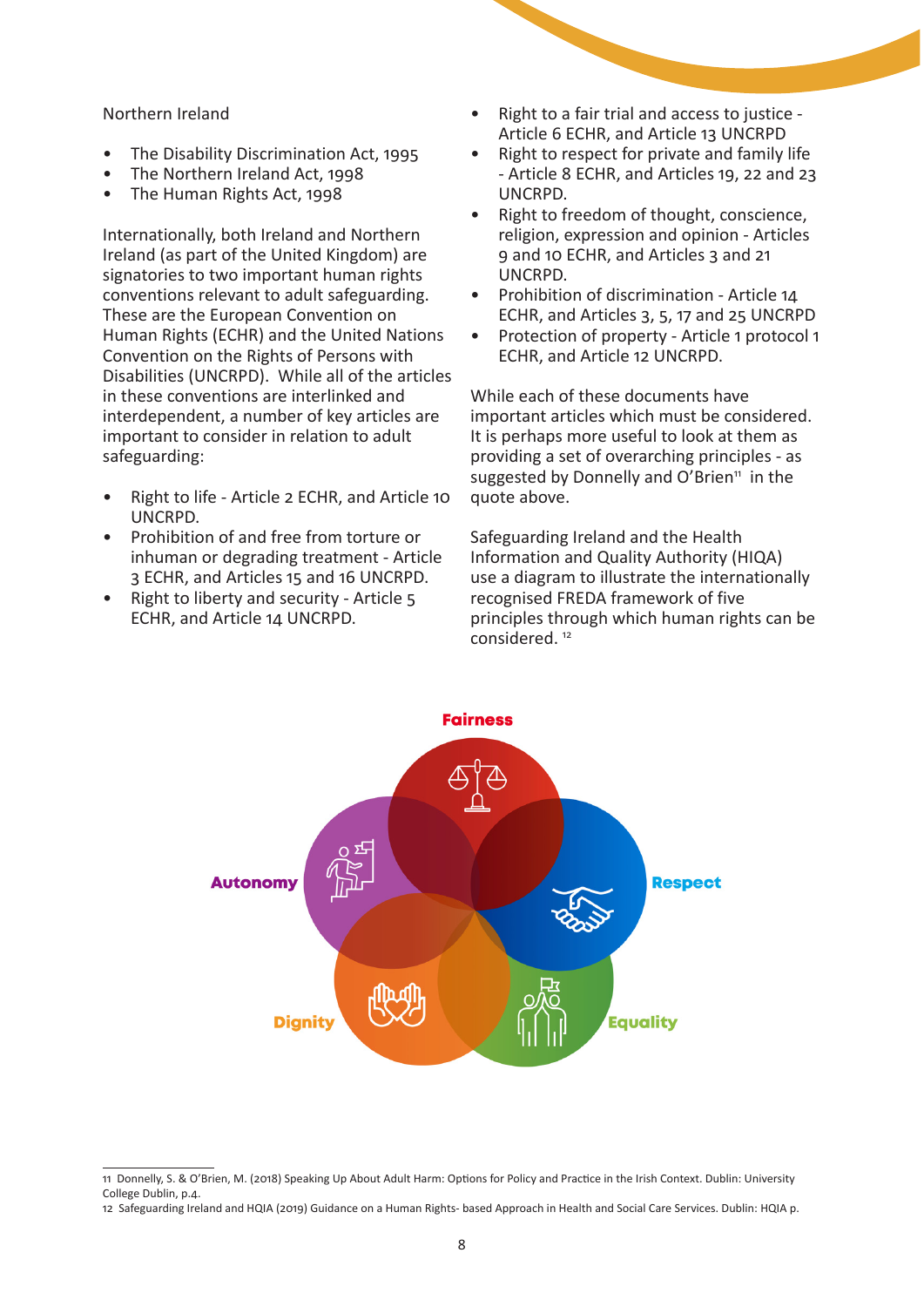#### **F**airness

'Fairness means ensuring that when a decision is made with a person using a service about their care and support, that the person is at the centre of the decision-making process. The person's views are sought, listened to and weighed alongside other factors relevant to the decision. It is important that decisions are made in a way that is clear and fair, to allow others to know how they might be treated in similar circumstances. If a decision interferes with a person's human rights, this must be legally justified, proportionate and only taken when all other alternatives have been considered.<sup>'13</sup>

In relation to safeguarding, this principle touches on recognising and responding to abuse, as well as gaining consent for Church related activities. The important principle here is that adults can give or withhold their consent freely and without pressure.

#### **R**espect

'Respect is the objective, unbiased consideration and regard for the rights, values, beliefs and property of other people. Respect applies to the person as well as their value systems.'14

Closely linked to the first principle of fairness, respect requires that people should be communicated with, listened to, and respected, regardless of their impairment or loss of capacity.

#### **E**quality

'Equality means people having equal opportunities and being treated no less favourably than other people on the grounds set out in legislation. In an Irish context, these grounds are: age; civil status; disability; family status; gender; membership of the Traveller community; race, colour or nationality; religion or sexual orientation.'15

In treating people with respect, their equality status must also be recognised; and all safeguarding actions and interventions must ensure that people are not discriminated against based on any of the grounds listed above.

#### **D**ignity

'Dignity means treating people with compassion and in a way that values them as human beings and supports their self-respect, even if their wishes are not known at the time.'16

A sphere of practice in need of continued development in safeguarding children in Ireland is responding pastorally to complainants. Indeed, this has been highlighted in recent communications from Pope Francis as an area that needs constant work. By upholding human dignity, damaging practices are restricted - such as perpetuating unhelpful attitudes and stereotypes, breaching privacy and personal data unnecessarily, and causing complainants to feel let down by safeguarding systems and processes supposed to protect.

#### **A**utonomy

'Autonomy is the ability of a person to direct how they live on a day-to-day basis according to personal values, beliefs and preferences. In a health and social care setting, autonomy involves the person using a service making informed decisions about their care, support or treatment.<sup>'17</sup>

Linked closely to the principle of fairness, is the understanding that in terms of adult safeguarding, the individual is presumed from the outset to have capacity - even if their decision may seem unwise to others. If a person is deemed to lack capacity, any action taken must still be done so in a way that limits the impact on their human rights.

<sup>13</sup> Safeguarding Ireland and HQIA (2019) Guidance on a Human Rights- based Approach in Health and Social Care Services. Dublin: HQIA p. 14. 14 Safeguarding Ireland and HQIA (2019) Guidance on a Human Rights- based Approach in Health and Social Care Services. Dublin: HQIA p. 24. 15 Safeguarding Ireland and HQIA (2019) Guidance on a Human Rights- based Approach in Health and Social Care Services. Dublin: HQIA p. 32. 16 Safeguarding Ireland and HQIA (2019) Guidance on a Human Rights- based Approach in Health and Social Care Services. Dublin: HQIA p. 38. 17 Safeguarding Ireland and HQIA (2019) Guidance on a Human Rights- based Approach in Health and Social Care Services. Dublin: HQIA p. 46.

<sup>9</sup>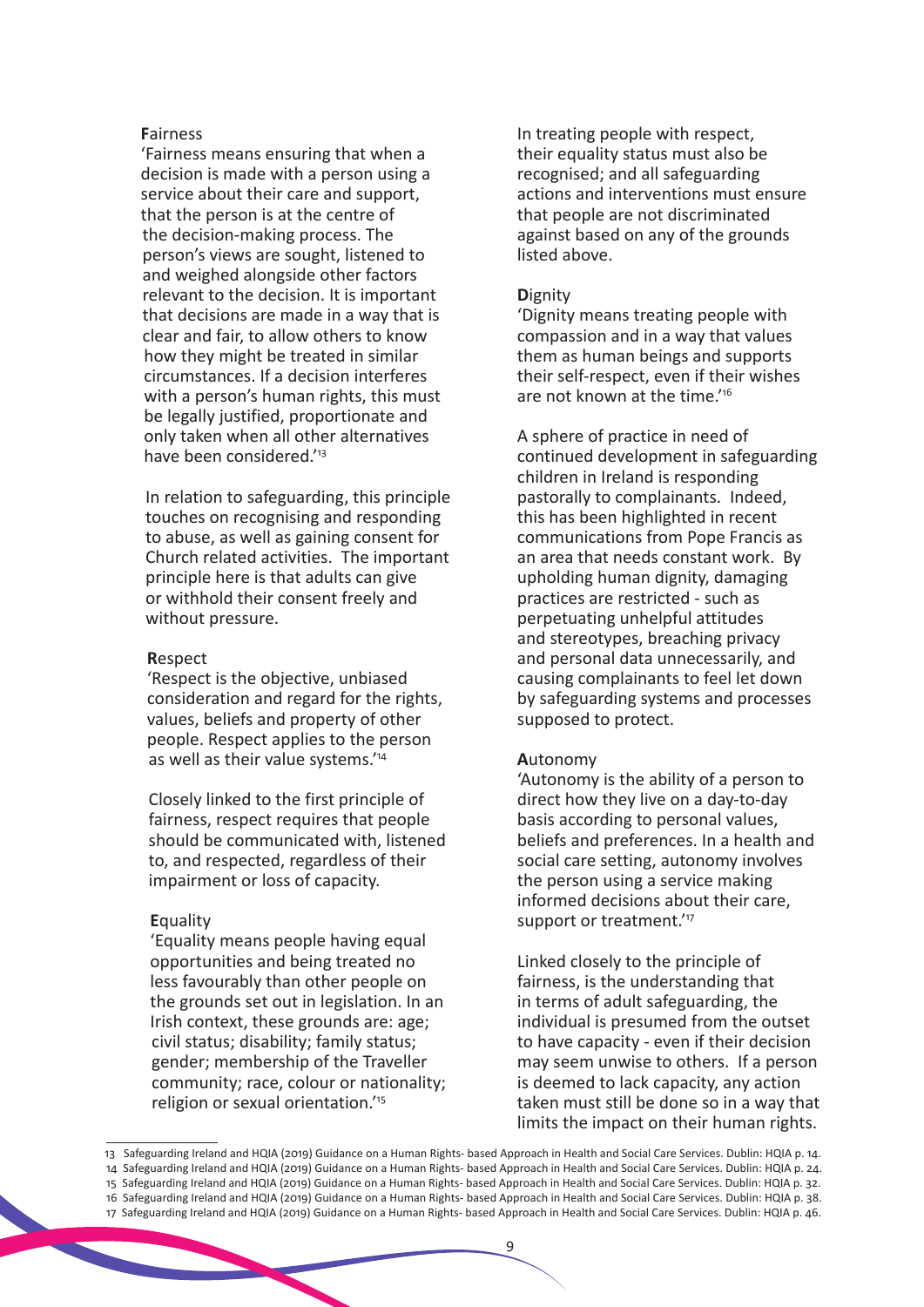Whilst these principles were developed primarily for application within health services, they provide a useful and important foundation on which to develop Church policies and practice. Basing practice on these principles not only upholds and advocates for human rights, but also ensures that future policy and practice will be compliant with new and emerging legislation in the area.

#### **D. Identifying and Managing Risk**

For effectively managing risk in each activity or engagement with vulnerable adults, the principles above should be considered. Starting from the point of respecting human rights, (including consent and capacity) allows ministry to take place with integrity, while upholding the dignity of the person being ministered to.

Some of the areas that need to be considered to minimise risk include the following:

Generally, consent should be from the person at the centre of the ministry. Where that person does not have the capacity to consent, this should be provided by a family member or carer who has the responsibility to give consent on their behalf.

- Venues where ministry take place should be suited to the needs to of the adults who are being ministered to.
- Staff and volunteers should be recruited appropriately and trained in adult safeguarding.
- Correct supervision ratios should be established and maintained
- Codes of behaviour for adults who are delivering the ministry should be developed, including specific information relevant to the particular ministry; for example, clear guidance on not accepting money when visiting the housebound.
- Where appropriate, relevant medical requirements should be discussed with the adult being ministered to, in consultation with relevant family members or care providers were necessary, to ensure the ministry is safe for the participant.
- Clear definitions and roles for those ministering with vulnerable adults need to be created - this is particularly important for Religious Orders that are canonically responsible for vulnerable members, but who are also practically responsible for their care. This situation can result in blurred boundaries, and careful guidance and consideration needs to be given to how to manage these particular situations.
- Whistleblowing and complaints policies and procedures are required.

The preventative measures listed above are some examples of the types of areas which need to be reflected on: And each ministry will have unique contexts and circumstances to be considered; and staff have to be trained in the procedures and processes put in place to manage identified risks.

#### **2. Legislative and Policy Framework**

The legislative and policy framework for safeguarding of adults in both jurisdictions of Ireland is not consistent. Definitions and terminology differ; and Church canon law complicates this further. This section will set out the definitions and relevant legislation in Northern Ireland, the Republic of Ireland and Canon law.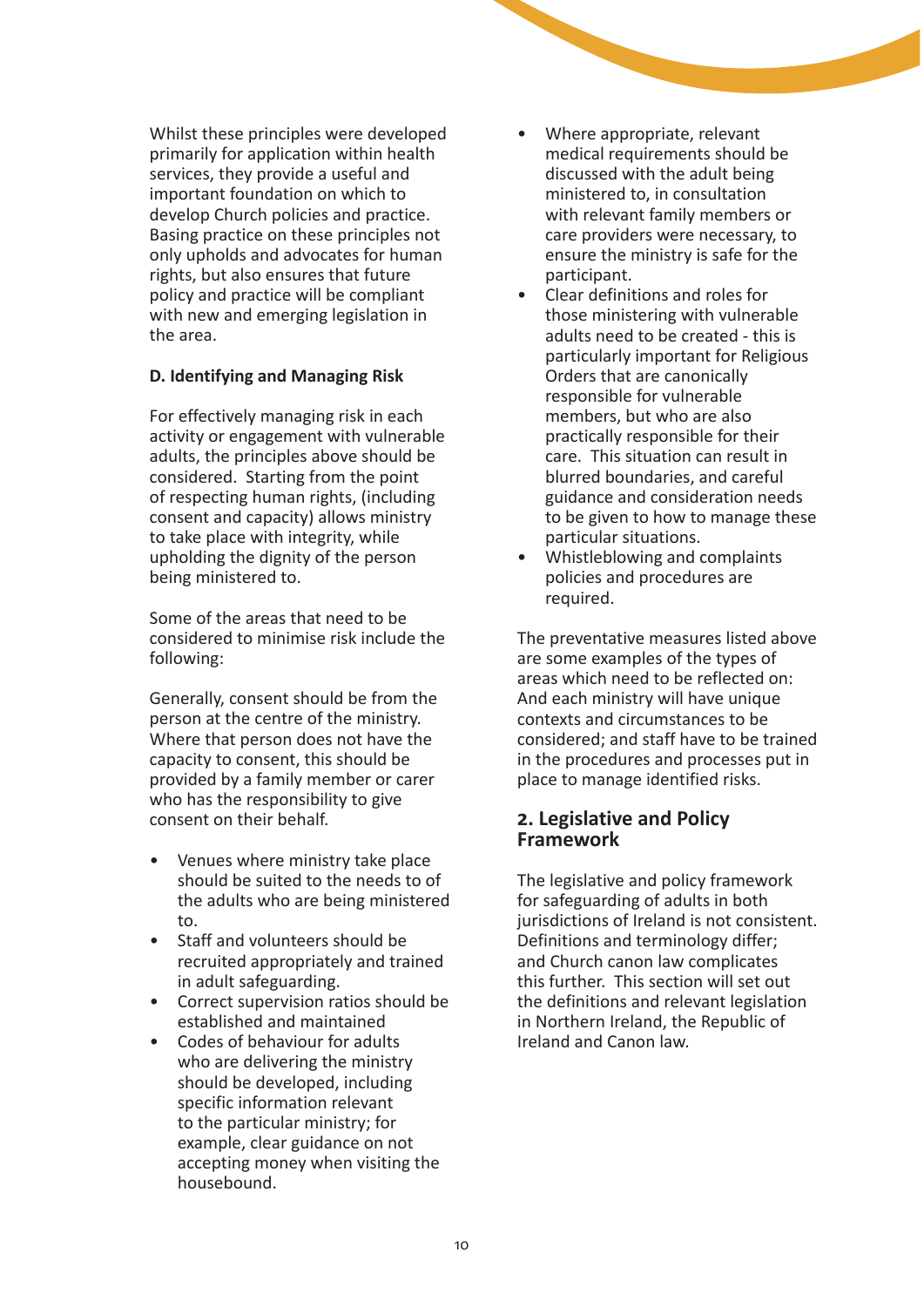#### **A. Northern Ireland - Definition and Types of Abuse**

*Adult Safeguarding Prevention and Protection in Partnership* published in 2015 provides the current definitions relevant to adult safeguarding. These are:

'An 'Adult at risk of harm' is a person aged 18 or over, whose exposure to harm through abuse, exploitation or neglect may be increased by their:

a) personal characteristics AND/OR b) life circumstances

Personal characteristics may include, but are not limited to, age, disability, special educational needs, illness, mental or physical frailty or impairment of, or disturbance in, the functioning of the mind or brain. Life circumstances may include, but are not limited to, isolation, socioeconomic factors and environmental living conditions.

An 'Adult in need of protection' is a person aged 18 or over, whose exposure to harm through abuse, exploitation or neglect may be increased by their:

- a) personal characteristics AND/OR
- b) life circumstances AND
- c) who is unable to protect their own well-being, property, assets, rights or other interests AND
- d) where the action or inaction of another person or persons is causing, or is likely to cause, him/her to be harmed.

In order to meet the definition of an 'adult in need of protection' either (a) or (b) must be present, in addition to both elements (c), and (d).'18

Additionally, the Adult Safeguarding Operational Procedures<sup>19</sup> list the following as the categories of abuse associated with Adults at risk of harm, and Adults in need of protection (for full definitions see footnote).

- Physical abuse
- Sexual violence and abuse
- Psychological/emotional abuse
- Financial abuse
- Institutional abuse
- Neglect
- **Exploitation**

#### **B. Republic of Ireland - Definitions and Types of Abuse**

In the Republic of Ireland, the focus of current legislation is on defining vulnerable adults based on physical or mental disability. The definition is provided in two pieces of legislation, with very subtle differences existing between the two.

The National Vetting Bureau (Children and Vulnerable Persons) Acts 2012- 2016 defines a vulnerable person as:

'A person other than a child who:

- (a) is suffering from a disorder of the mind, whether as a result of mental illness or dementia,
- (b) has an intellectual disability,
- (c) is suffering from a physical impairment, whether as a result of injury, illness or age, or
- (d) has a physical disability, which is of such a nature or degree—
	- (i) as to restrict the capacity of the person to guard himself or herself against harm by another person, or
	- (ii) that results in the person requiring assistance with the activities of daily living including dressing, eating, walking, washing and bathing.' 20

<sup>18</sup> DHSSPS (2015) Adult Safeguarding Prevention and Protection in Partnership. Available at https://www.health-ni.gov.uk/sites/default/files/ publications/dhssps/adult-safeguarding-policy.pdf (Accessed 22nd November 2021), p. 10.

<sup>19</sup> Health and Social Care Board (2016) Adult Safeguarding Operational Procedures. Available at http://www.hscboard.hscni.net/download/ PUBLICATIONS/safeguard-vulnerable-adults/niasp-publications/Adult-Safeguarding-Operational-Procedures.pdf (Accessed 22nd November 2021), pp. 7-10.

<sup>20</sup> National Vetting Bureau (Children and Vulnerable Persons) Acts, 2012-2016, Republic of Ireland, Article 2.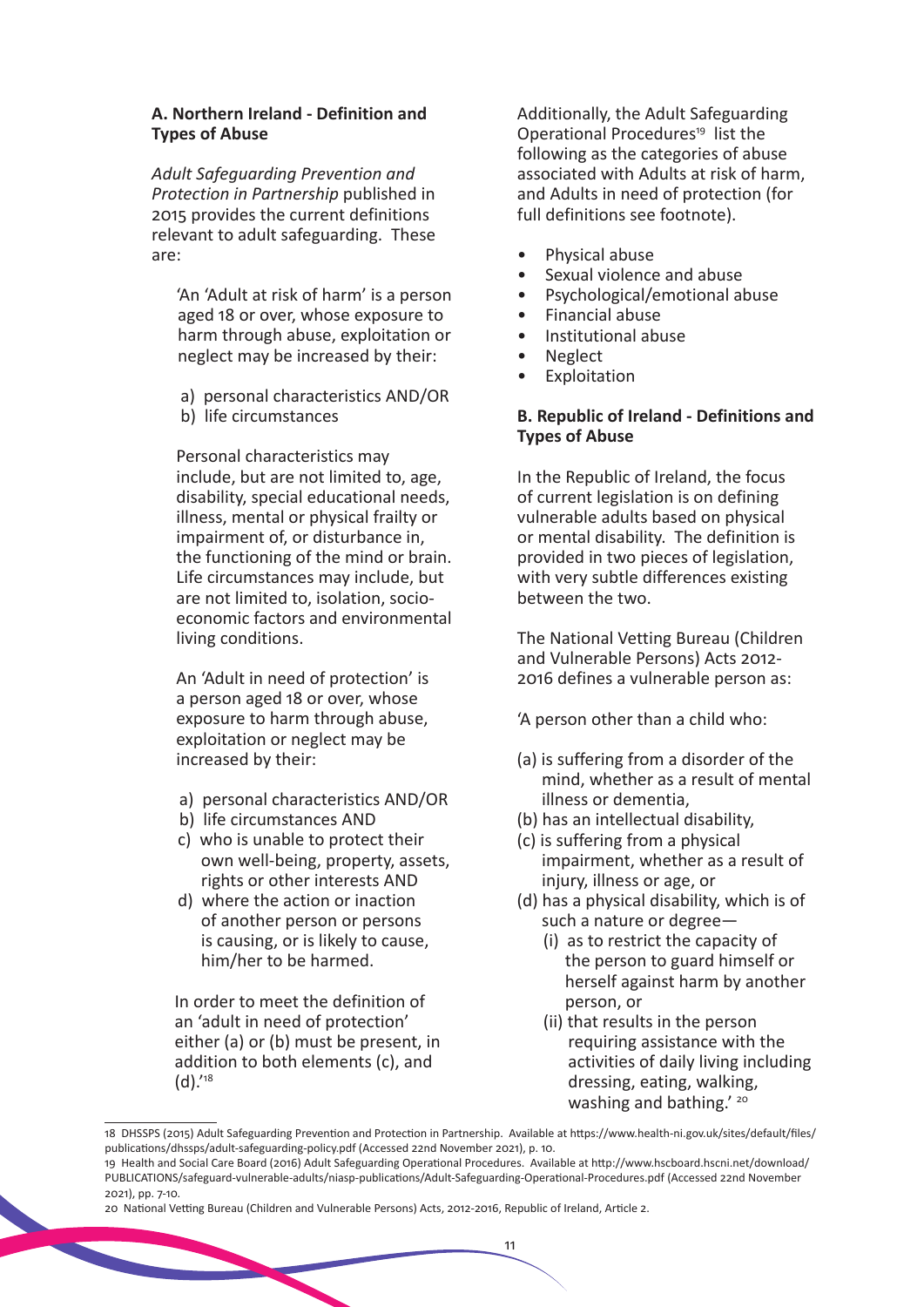A similar definition is put forward in the Criminal Justice (Withholding of Information of Offences Against Children and Vulnerable Persons) Act 2012:

> 'A person (including, insofar as the offences specified at paragraph 8 of Schedule 2 are concerned, a child aged 17 years old) -

- (a) Who-
	- I. is suffering from a disorder of the mind, whether as a result of mental illness or dementia, or
	- II. has an intellectual disability.

Which is of such a nature or degree as to severely restrict the capacity of the person to guard himself or herself against serious exploitation or abuse, whether physical or sexual, by another person, or

(b) who is suffering from an enduring physical impairment or injury which is of such a nature or degree as to severely restrict the capacity of the person to guard himself or herself against serious exploitation or abuse, whether physical or sexual, by another person or to report such exploitation or abuse to the Garda Siochana or both.'21

The definitions put forward in these two Acts are slightly different. Both focus on the idea of physical and mental impairment or disability which limit the person's capacity to guard themselves against harm.

However, from here the two acts differ: The National Vetting Bureau Act includes a link between being vulnerable and requiring assistance with the activities of daily living; while the Criminal Justice Act does not include such a link, but it places an emphasis on guarding against harm, further defining this as 'serious exploitation or abuse whether physical or sexual', and then linking this to the restricted capacity of the person to report this to the Garda Siochana.

In the HSE's final draft policy for safeguarding adults they propose a new definition of an adult at risk as follows:

'A person over 18 years of age who is:

- At risk of experiencing abuse, neglect, or exploitation by a third party, and
- Lacks mental or physical capacity to protect themselves from harm at this time in their lives.'<sup>22</sup>

It is interesting that this definition moves away from the concept of vulnerability and physical or mental impairment (present in the cited legislation) and focuses much more on the capacity of the person involved. In taking this approach, the draft policy notes that

'a distinction should be made between an adult who is unable to safeguard him or herself, and one who is deemed to have the skill, means or opportunity to keep him or herself safe, but chooses not to do so.'23

<sup>21</sup> Criminal Justice (withholding of Information of Offences Against Children and Vulnerable Persons), 2012, Republic of Ireland, Article 1.

<sup>22</sup> HSE (2019) Safeguarding Adults National Policy Final Draft. Dublin: HSE, p. 10.

<sup>23</sup> HSE (2019) Safeguarding Adults National Policy Final Draft. Dublin: HSE, p. 10.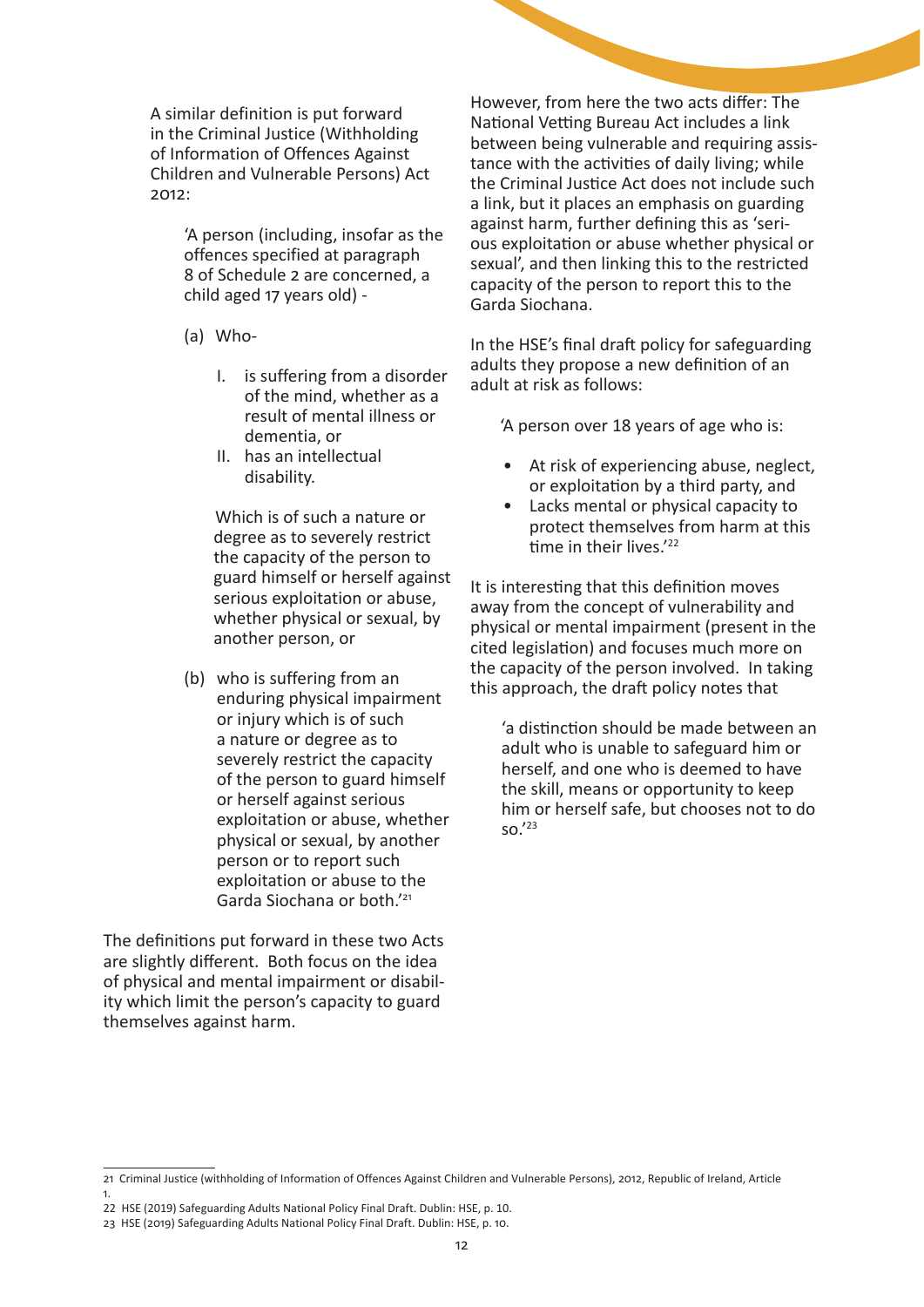In terms of a typology of abuse, the most up to date guidance is contained in the draft HSE policy on vulnerable adults 24 which lists the following as the categories of abuse:

- Physical abuse
- Sexual abuse
- Emotional / Psychological (including bullying and harassment)
- Financial / Material
- **Organisational**
- Neglect
- **Discriminatory**
- Online or digital abuse
- Human Trafficking / Modern slavery

The current state of law in the Republic of Ireland is under review, and the Irish Association of Social Workers (IASW) provides a useful summary charting the developments in adult safeguarding since 2007, with two ongoing review processes being carried out by the HSE and the Department of Health. <sup>25</sup> IASW argues that there hasn't been sig-nificant enough progress in relation to adult safeguarding, putting the most vulnerable in society at risk.

#### **C. Canon Law - Definitions and Types of Abuse**

The substantive norms issued as part of Sacramentorum Sanctitatis Tutela (SST) are perhaps a good starting point in terms of the consideration of crimes against vulnerable people. While the term vulnerable person is not used in the document, it sets out in Article 6 that a person who 'habitually has the imperfect use of reason is to be considered equivalent to a minor<sup>'26</sup>.

The approach taken here bears similarities to the linking of vulnerability to physical or mental incapacity.

*Vos Estis lux mundi* expands on this definition for the delicts contained within it, and for the first time uses the phrase vulnerable person, which it defines as:

> 'Any person in a state of infirmity, physical or mental deficiency, or deprivation of personal liberty which, in fact, even occasionally, limits their ability to under-stand or to want or otherwise resist the offence'.<sup>27</sup>

(It should be understood that the definition of vulnerable person is derived from the English translation of VELM, and that the English translation can be interpreted as suggesting that the vulnerable person could 'want' an 'offence' to occur. This is clearly not the intention, and it is perhaps best to consider 'consent' as a more appropriate term in this definition).

This definition is much wider than that contained in the norms associated with SST, and suggests the idea of capacity not being a 'one size fits all' concept, but that it can be occasionally or incidentally limited rather than just habitually or continuously so. This approach is more aligned with the Northern Ireland one of recognising temporary vulnerability. Both of these canon law definitions within SST and VELM exist concurrently.

The Vademecum on *Certain Points of Procedure in Treating Cases of Sexual Abuse of Minors Committed by Clerics* deals with this very point when it states:

'The revision of the Motu Proprio SST, promulgated on 21 May 2010, states that a person who habitually has the imperfect use of reason is to be considered equivalent to a minor (cf. art. 6 § 1, 1º SST). With regard to the use of the term "vulnerable adult", elsewhere described as "any person in a state of infirmity, physical or mental deficiency, or deprivation of personal liberty which, in fact, even occasionally limits their ability to understand or to want or otherwise resist the offence" (cf. art. 1 § 2,b VELM),

<sup>24</sup> HSE (2019) Safeguarding Adults National Policy Final Draft. Dublin: HSE.

<sup>25</sup> Irish Association of Social Workers (2020) Position Paper on Adult Safeguarding Legislation, Policy and Practice. Dublin: IASW, p. 4. 26 Congregation for the Doctrine of the Faith (2010) Substantive Norms of Sacramentorum Sanctitatis Tutela. Vatican City: Libreria Editrice Vaticana, Article 6.

<sup>27</sup> Pope Francis (2019) *Vos estis lux mundi*. Vatican City: Libreria Editrice Vaticana, Article 2 (b).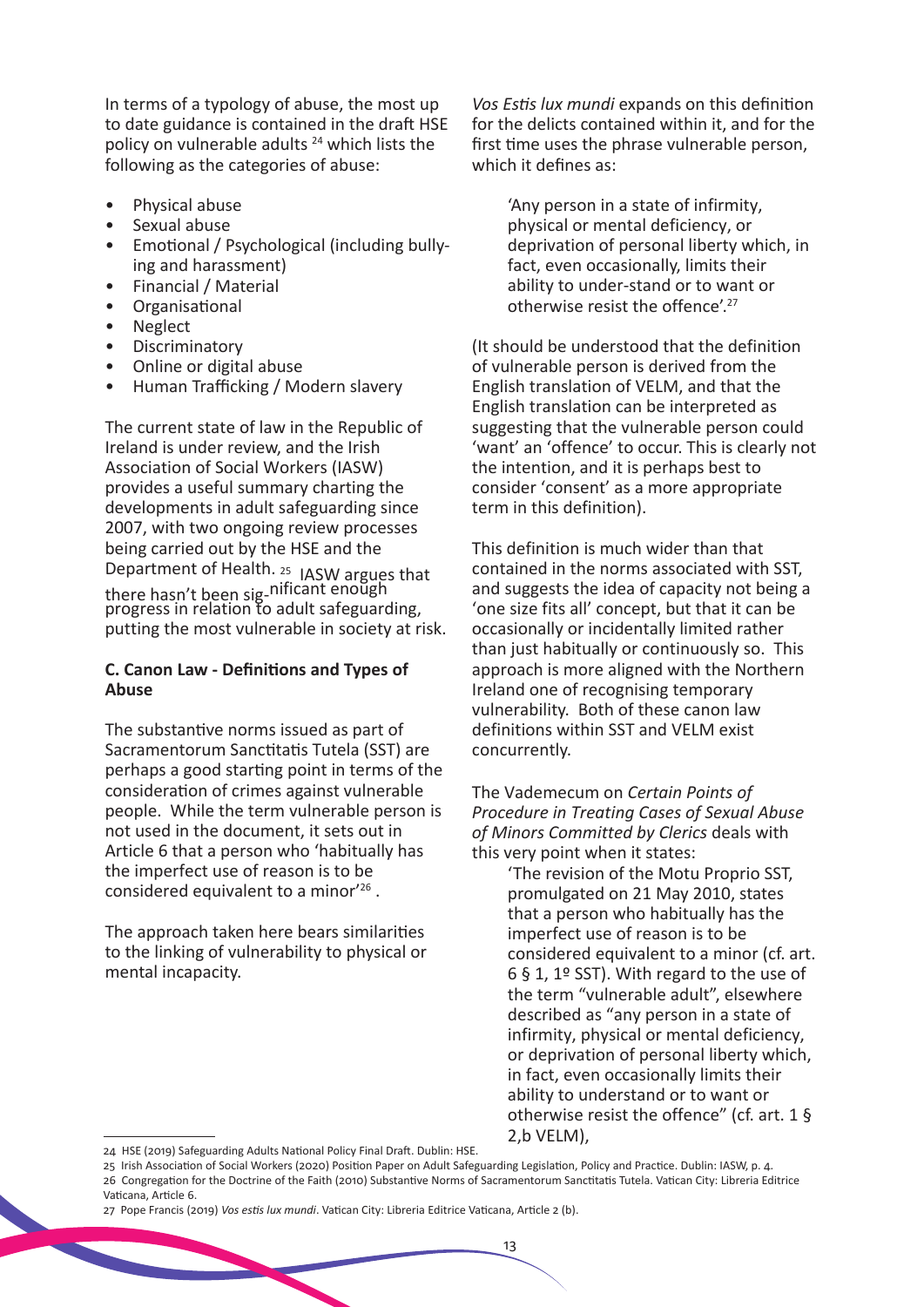it should be noted that this definition includes other situations than those pertaining to the competence of the CDF, which remains limited to minors under eighteen years of age and to those who "habitually have an imperfect use of reason". Other situations outside of these cases are handled by the competent dicasteries (cf. art. 7 § 1 VELM).'<sup>28</sup>

As a result the most recent revision of the Code of Canon Law does not use the definition put forward in *Vos estis lux mundi* but continues to use the definition put forward in the substantive norms of SST for those situations associated with the CDF.<sup>29</sup>

In terms of types of abuse, *Vos estis lux mundi*  sets out the delicts which relate to sexual abuse of vulnerable persons and acts or omissions as follows:

§1. These norms apply to reports regarding clerics or members of Institutes of Consecrated Life or Societies of Apostolic Life and concerning:

- a) delicts against the sixth command-ment of the Decalogue consisting of:
	- i. forcing someone, by violence or threat or through abuse of authority, to perform or submit to sexual acts;
	- ii. performing sexual acts with a minor or a vulnerable person;
	- iii. the production, exhibition, possession or distribution, including by electronic means, of child pornography, as well as by the recruitment of or inducement of a minor or a vulnerable person to participate in pornographic exhibitions;

b) conduct carried out by the subjects referred to in article 6, consisting of actions or omissions intended to interfere with or avoid civil investigations or canonical investigations, whether administrative or penal, against a cleric or a religious regarding the delicts referred to in letter a) of this paragraph. 30

It is important to note in terms of delicts above that the

'…first category of offences is not restricted to minors or to vulnerable adults. The person persuaded into engaging in sexual activity is simply described as "someone". Therefore, any cleric (deacon, priest, or bishop), any member of an Institute of Consecrated Life or a Society of Apostolic Life who constrains another person into performing or submitting to sexual acts "by violence or threat or abuse of authority" must be dealt with in accordance with the norms of the *Motu Proprio*.' 31

The inclusion of the word 'someone' suggests a focus away from categorising abuse by type, but instead seems to suggest the wider goal of making the Church a safe place for everyone, regardless of their status or perceived vulnerability.

Interestingly, this *Motu Proprio* includes a new offence in canon law which is not explicitly categorised in the same way in civil legislation of either Northern Ireland or the Republic of Ireland; and that is the offence of seeking to avoid or interfere with civil investigations into allegations of misconduct against the categories of people outlined in Article 1, by acts or omissions of bishops or their equivalents.32

<sup>28</sup> Congregation for the Doctrine of the Faith (2020) Vademecum on certain points of procedure in treating cases of sexual abuse of minors committed by clerics. Vatican City: Libreria Editrice Vaticana, Article 5.

<sup>29</sup> For more information, see Canon 1398 Article 1 in the revision of Book six.

<sup>30</sup> Pope Francis (2019) *Vos estis lux mundi.* Vatican City: Libreria Editrice Vaticana, Article 1.

<sup>31</sup> McGrath, A. (2019) A Canonist Reads the Motu Proprio of Pope Francis. p. 4.

<sup>32</sup> Pope Francis (2019) *Vos estis lux mundi*. Vatican City: Libreria Editrice Vaticana, Article1.1 (b).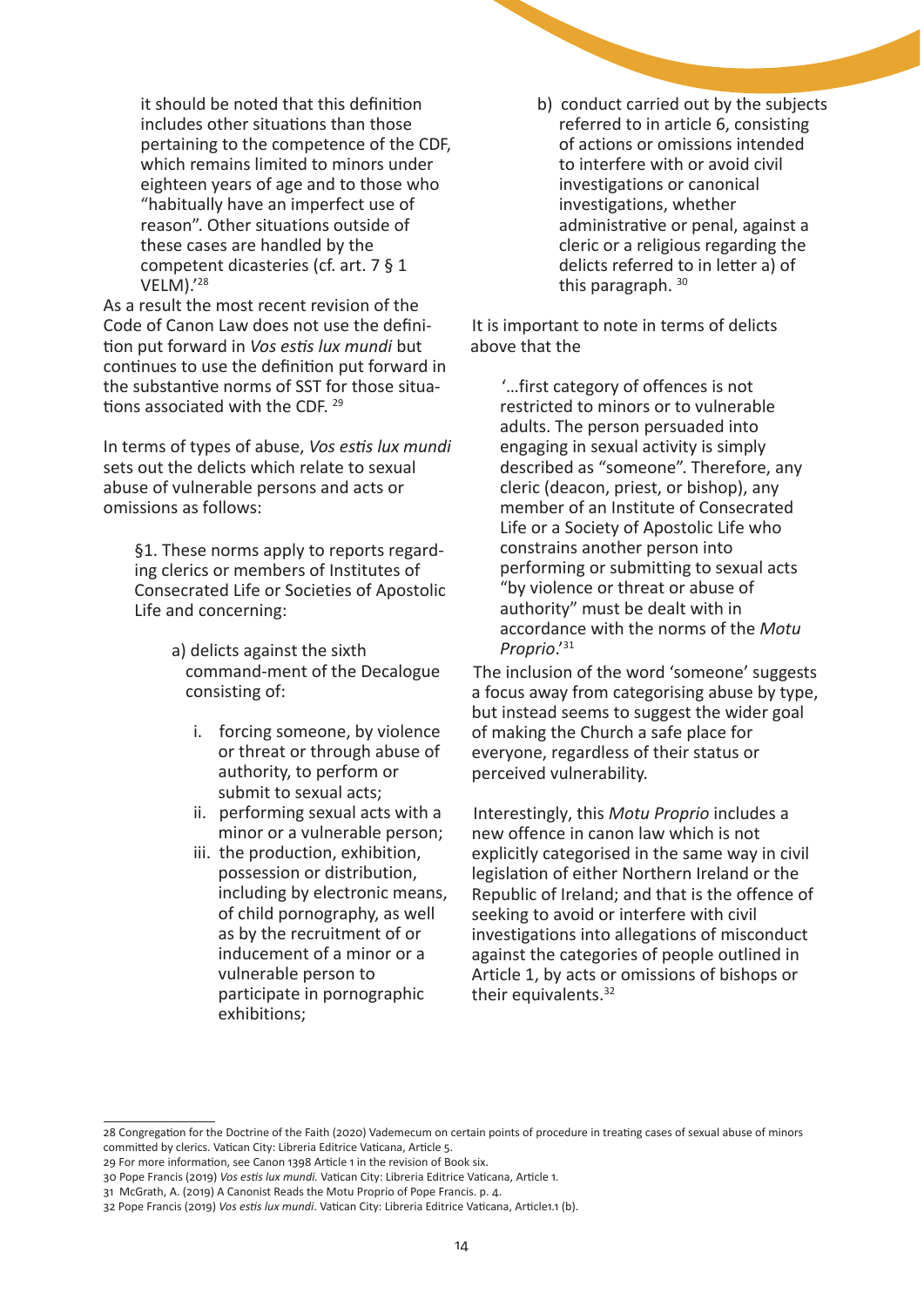#### **D: Spiritual Abuse**

Alongside the categories mentioned in legislation and in canon law, there is a growing area of literature and practice highlighting what has been termed 'spiritual abuse'.

Spiritual abuse is a relatively new term used to describe harmful behaviours carried out by Church personnel, which behaviours may exist by themselves, or as part of other forms of abuse. A precise definition of these harmful behaviours is yet to be formally established<sup>33</sup> and doesn't exist in current legislation in either jurisdiction in Ireland.

Dr Lisa Oakley and Dr Kathryn Kinmond who have conducted research in the area of spiritual abuse, put forward the following as a working definition: Spiritual abuse is

'…coercion and control of one individual by another in a spiritual context. The target experiences spiritual abuse as a deeply emotional personal attack. This abuse may include: manipulation and exploitation, enforced accountability, censorship or decision making, requirements for secrecy and silence, pressure to conform, misuse of scripture or the pulpit to control behaviour, requirement of obedience to the abuser, the suggestion that the abuser has a 'divine' position, isolation from others especially those external to the abusive context.' <sup>34</sup>

The authors go on to outline how Churches have begun to include spiritual abuse as a matter of safeguarding policy; indeed, some of the vulnerable adults' policies provided to the National Board by Catholic Church bodies in Ireland (see section on current context) have listed spiritual abuse as a form of abuse which needs to be recognised and reported.

In a recent news conference Archbishop Jose Rodriguez Carballo, secretary of the Vatican Congregation for the Institutes of Consecrated Life and Societies of Apostolic Life commented that spiritual abuse or abuse of conscience…

"…is usually more common than you might think. Pope Francis defines it as spiritual harassment, manipulation of consciences, brainwashing. This type of abuse usually occurs in the sphere of spiritual direction or within a community, especially when the internal forum is not distinguished from the external form."

He noted that 'this type of abuse is rooted in clericalism which affects not just clergy but any man or woman with authority.'<sup>35</sup>

The lack of a clear definition in both civil and Church law contributes to a lack of understanding and acceptance of this type of abuse as distinct from others, which in turn makes a meaningful and compassionate response to victims hard to achieve. On this point Oakley and Kinmond outline a number of issues that must be understood in relation to an understanding of spiritual abuse. Firstly, it can exist as a form of psychological and emotional abuse devoid of sexual contact. Secondly, it is often perpetrated against adults; and thirdly, as it isn't defined in legislation or policy, it is unclear how statutory authorities might be able to act on referrals of abuse of this kind.36

34 L. and Kinmond, K. (2013) Breaking the Silence on Spiritual Abuse. Basingstoke: Palgrave Macmillan, p. 25.

35 National Catholic Reporter (2021) Spiritual Abuse Occurs More Frequently than Believed, Vatican Official Says. Available at: https://www. ncronline.org/news/accountability/spiritual-abuse-occurs-more-frequently-believed-vatican-official-says (Accessed 19th January 2022). 36 Oakley and Kinmond (2014) Developing Safeguarding policy and practice for spiritual abuse. The Journal of Adult Protection vol. 16 no. 2 (pp. 87-95)

<sup>33</sup> Parish- West, P. (2009) Spiritual Abuse within the Judaeo Christian Tradition: implications for practice. Derby: University of Derby; Oakley, L. and Kinmond, K. (2013) Breaking the Silence on Spiritual Abuse. Basingstoke: Palgrave Macmillan.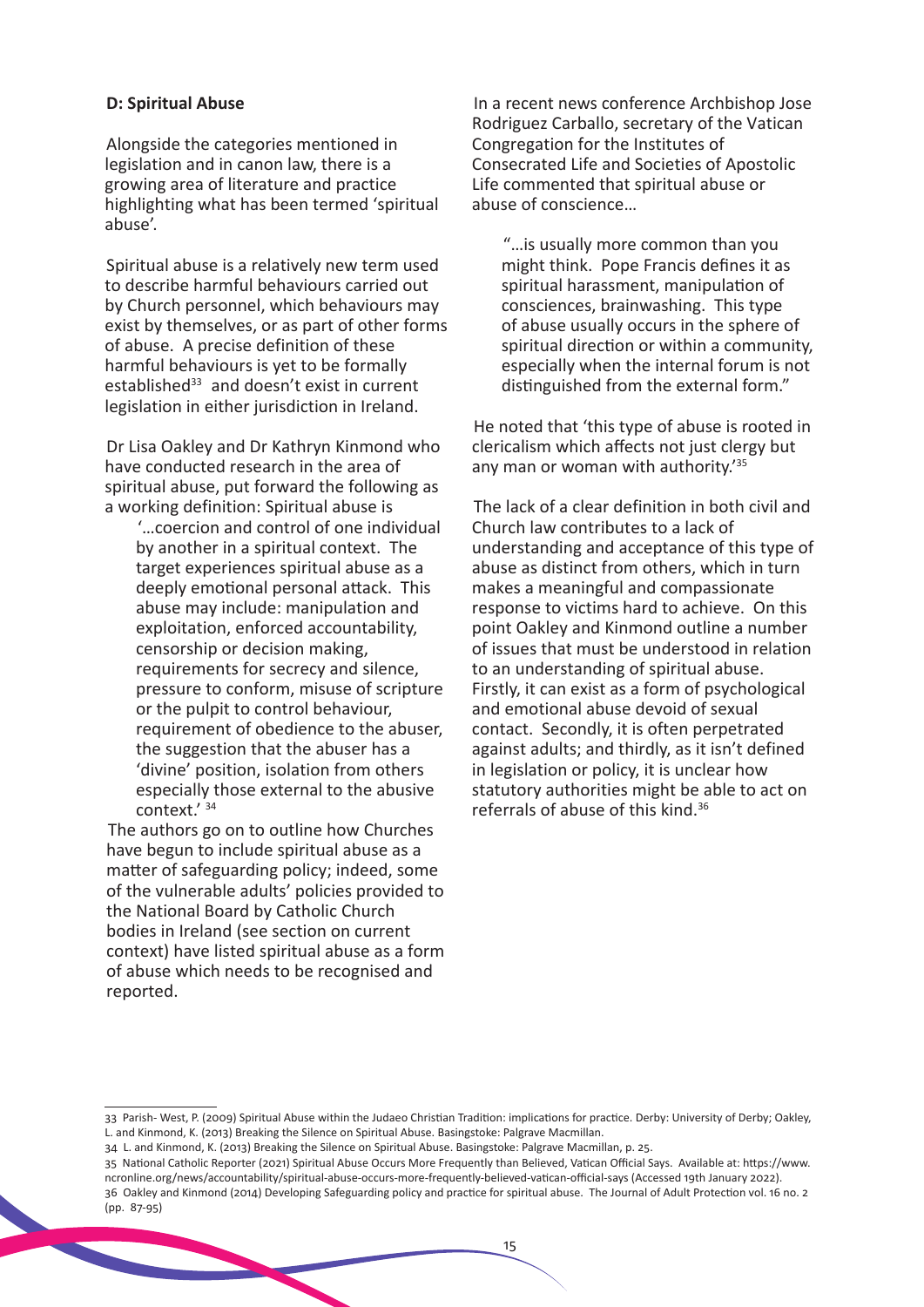In a 2018 case in England, a Church of England vicar in Oxfordshire was convicted by a Church tribunal of spiritually abusing a teen-age boy. It was held that the victim was put under unacceptable pressure during oneto-one Bible study sessions in his bedroom over an 18-month period. The Bishop who acted as judge in the case is reported to have found the perpetrator to have 'under the guise of his authority, sought to control by the use of admonition, scripture, prayer and revealed prophecy, the life of the victim and his rela-tionship with his girlfriend.'<sup>37</sup>

Many of the aspects in the definitions and the research relating to spiritual abuse are already captured in the definitions of adult abuse put forward in existing civil legislation, such as emotional abuse, financial abuse, exploitation and coercive control. Canon law also recognises the danger of abuse of authority, and various aspects of VELM deal with the importance of ensuring that complainants are not silenced or have their allegations minimised or brushed aside by those in authority. What sets spiritual abuse apart is the manner in which spirituality and religious teaching are used to control and abuse, such control being a pattern identified in vari-ous statutory reviews in Ireland and across the world, most recently in France.<sup>38</sup>

To truly care and support victims, it is necessary to understand the impact on them of this form of abuse, whether it is defined as a separate category or as part of other forms of abuse. The work of Towards Healing and Towards Peace has provided support in this regard; but further consideration should be given to how best to support those ministering to vulnerable adults, to understand boundary and integrity in ministry issues so as to prevent this type of abuse occurring. Consideration also needs to be given to victims of spiritual abuse who are already suffering, and to how best to support them in a pastoral and caring way.

What is very clear from this brief examination of the wide range of definitions in both jurisdictions in Ireland, there is an inconsistency, and a lack of precision and agreement in how vulnerable adults are to be defined. There is a recognition in the Republic of Ireland of the need to move away from the concept of vulnerability to one which focuses on capacity and consent. The definitions put forward by the Holy See in VELM align closer to those in the North of Ireland, which again move in the direction of understanding that vulnerability is not a fixed and continuous state, but one that changes depending on circumstances and time.

It is therefore clear that the task of defining what constitutes a 'vulnerable adult' is not straightforward. The changing nature of the law means that even if a definition were to be developed specifically for the Catholic Church, this would need to be amenable to change subject to the final version of the law that is introduced in the Republic of Ireland. In the meantime, the emphasis within the Catholic Church should be on equipping people with the necessary knowledge and skills to understand where to go if they are worried or concerned about adult safeguarding; whereas defining whether the person is a vulnerable adult or not, is a role for the statutory authorities.

#### **3. Current context of Vulnerable Adults Policies and Practice in the Catholic Church in Ireland**

To establish a baseline and a level of understanding of the current context of vulnerable adults' work, the National Board wrote to all 136 Religious Orders and 26 dioceses seeking a copy of their Vulnerable Adults Policy, if one currently exists. This section of the GAP paper deals with the findings of this survey.

<sup>37</sup> The Guardian (2018) Church of England find Vicar Guilty of Spiritual Abuse of 15-Year-Old Boy. Available at https://www.theguardian.com/ world/2018/jan/08/church-of-england-finds-vicar-guilty-of-spiritual-abuse-of-15-year-old-boy. (Accessed on 19th January 2022). 38 For more information, see: NBSCCCI (2021) Summary of the report independent commission on sexual abuse in the Catholic Church in France. Available at https://www.safeguarding.ie/images/Pdfs/Briefing\_papers/Briefing%20Paper%203.pdf. (Accessed 31 January 2022).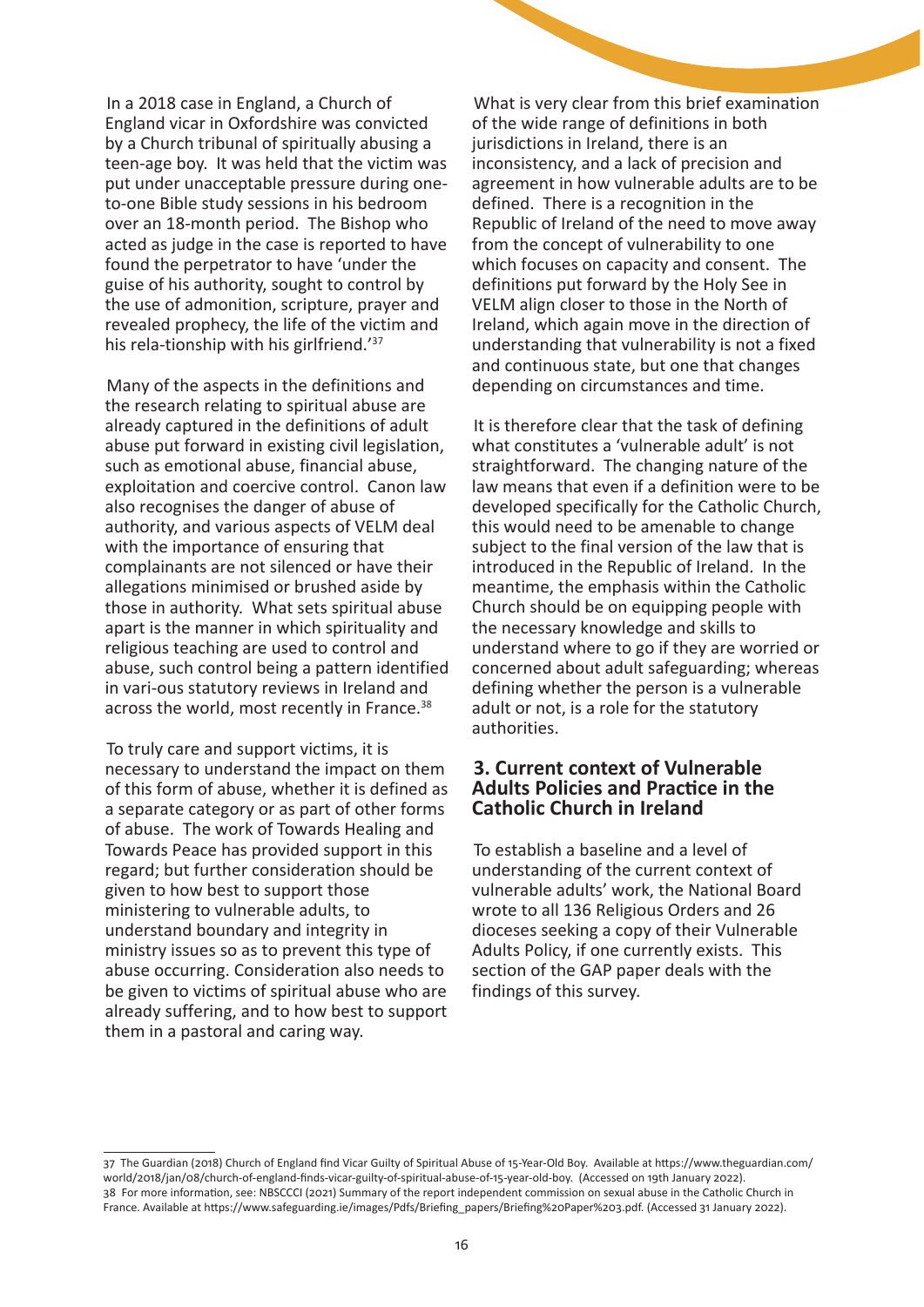#### **A. Religious Critique of Policies**

At the time of writing (January 2022) of the 136 religious orders contacted, the graph below shows the percentage split between those that have a policy and those that do not.



Of the Religious Orders that have a policy, 58 provided it to National Board to be reviewed. From those that were dated (54), 62% (34) were developed or revised between 2020 and 2021, the other 20 policies varied were dated between 2010-2019.

#### **B. Diocesan Critique of Policies**

At the time of writing, 96% (25) of the dioceses have a policy (only one does not). These are made up of 14 distinct documents, as some dioceses have combined to have one policy for a geographical area.

17

Of the diocesan policies shared with the National Board, 62% were developed or revised between 2017-2021, and 38% were developed or revised in the 2020-2021 period.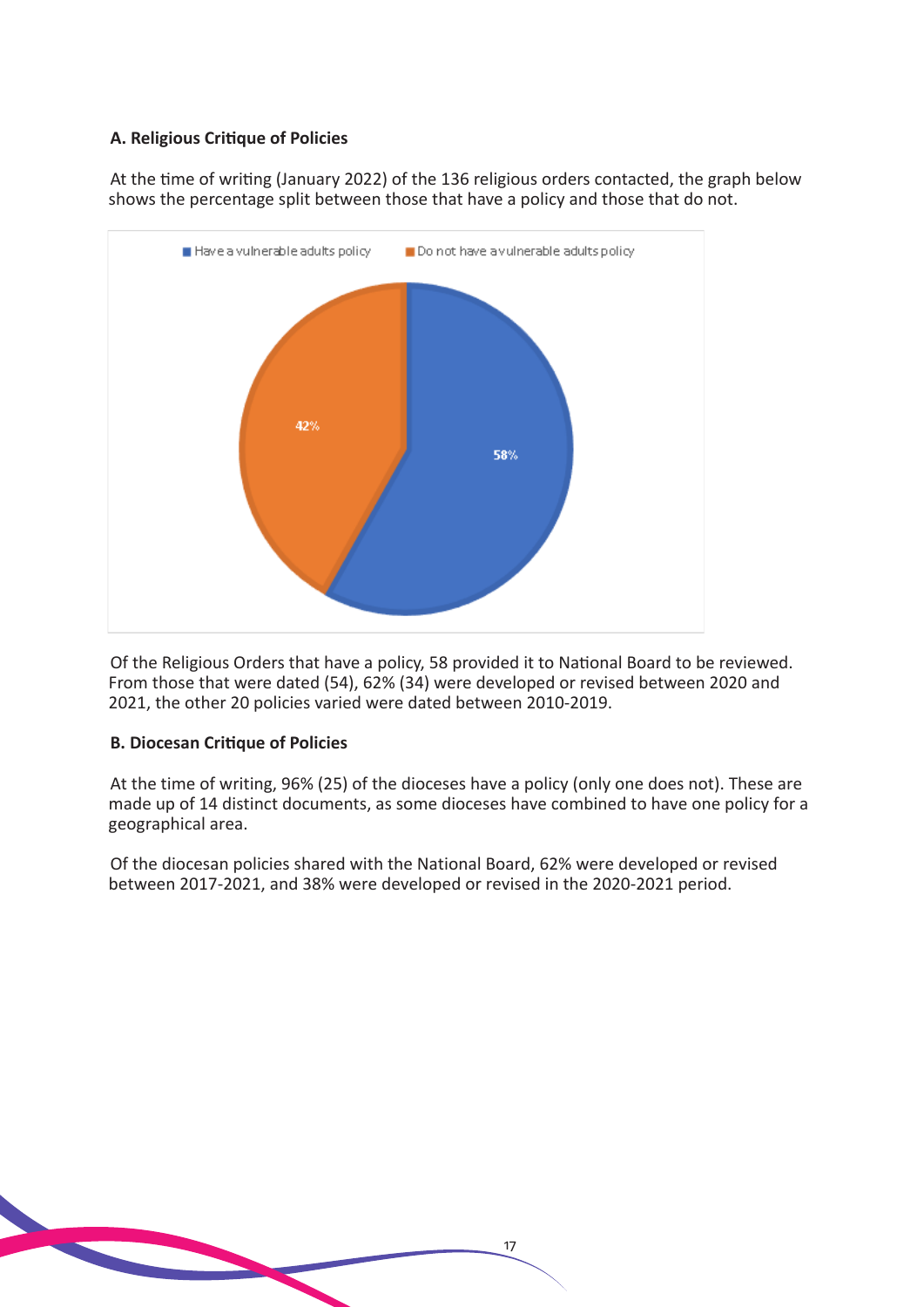C: Comparisons between the diocesan and Religious Order policies

The content of the current policies varies significantly, perhaps reflecting the changing law and practice in this area. Some important areas to note include:

- Definitions of vulnerable adults and of types of abuse are drawn from a range of sources, including pieces of canon law, legislation and policy, which are not consistently referenced when comparing across the documents.
- In terms of the incorporation of canon law into policies, of the diocesan policies received, 39% included reference to canon law, in particular to VELM.
- Of the Religious Order policies received, 35% include canon law references, again mostly VELM.
- Most of the policies have included reporting processes, and the vast majority refer concerns to a DLP, who in turn makes the notification to the statutory authorities.
- The quality of guidance accompanying the policies also varies significantly; and where it does exist it often lacks specificity in terms of practice within a Church context. Some common guidance included within the procedures accompanying the policies include intimate care; recruitment; codes of conduct; consent and capacity; external groups; confiden-tiality; record keeping; and whistleblowing.

From the analysis carried out of the diocesan and Religious Orders policies and procedures, it is clear that there are inconsistencies, which is understandable given the changing landscape of civil legislation and policy as it relates to vulnerable adults. While all of the policies given to the National Board reference civil law requirements, just over a third of the diocesan (39%) and religious order (35%) policies have incorporated canon law into the policy itself. This is an important consideration in light of the requirements set out by the Holy See in VELM.

Where guidance is provided, it is not consistent and often lacks the specificity needed to assist Church personnel to implement the procedures on the ground, when compared with the current practice in relation to safeguarding children.

#### **4. Recommendations for Action**

This paper sets out the current context of vulnerable adults in legislation and policy in both jurisdictions in Ireland, alongside current practice in the Catholic Church in Ireland.

From this brief examination of current policy, legislation and practice, it is important that in the development of its approach to vulnerable adults, the Church considers a number of matters:

- The Current context of a review of the child safeguarding policy, alongside the ongoing strategic review of the safeguarding structure across the Church, presents a unique opportunity to take the learning from both of these reviews and incorporate it into a One-Church approach to vulnerable adults.
- Considering the changing legislative and policy landscapes, a Church template and approach produced should be developed in a way that can incorporate these changes.
- The Church should consider adapting a human rights based approach towards individuals, rather than focusing solely on definitions
- The policy template should be accompanied by guidance to assist Church bodies in managing the practical ministry associated with vulnerable adults. This includes among others, guidance to support safe ministry; guidance on responding to allegations; guidance on managing allegations of spiritual abuse; and risk assessment.
- A One-Church approach should be accompanied by governance frameworks to ensure that Church authorities are informed and assured that all relevant policies and procedures in relation to vulnerable adults are effective.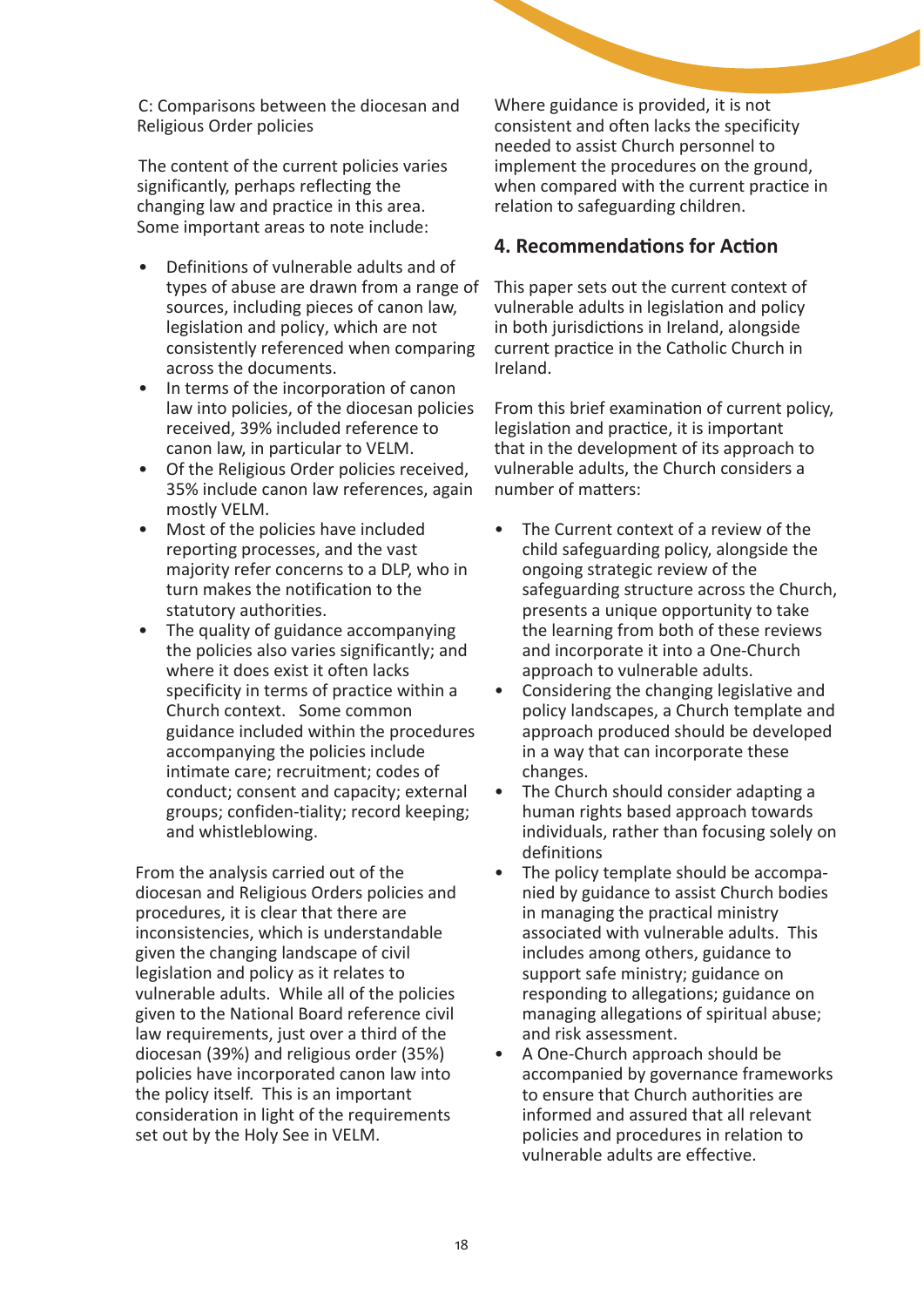Consideration of the above will assist the Church in developing a pastoral and compassionate approach to vulnerable adults to meet its obligations under civil and canon law and move towards '…collective conversion, the humility of learning, listening, assisting and protecting the most vulnerable'.<sup>39</sup>

39 Pope Francis (2019) Meeting 'The Protection of Minors in the Church'. Available at https://www.vatican.va/content/francesco/en/speeches/2019/ february/documents/papa-francesco\_20190224\_incontro-protezioneminori-chiusura.html (Accessed on 19th January 2022).